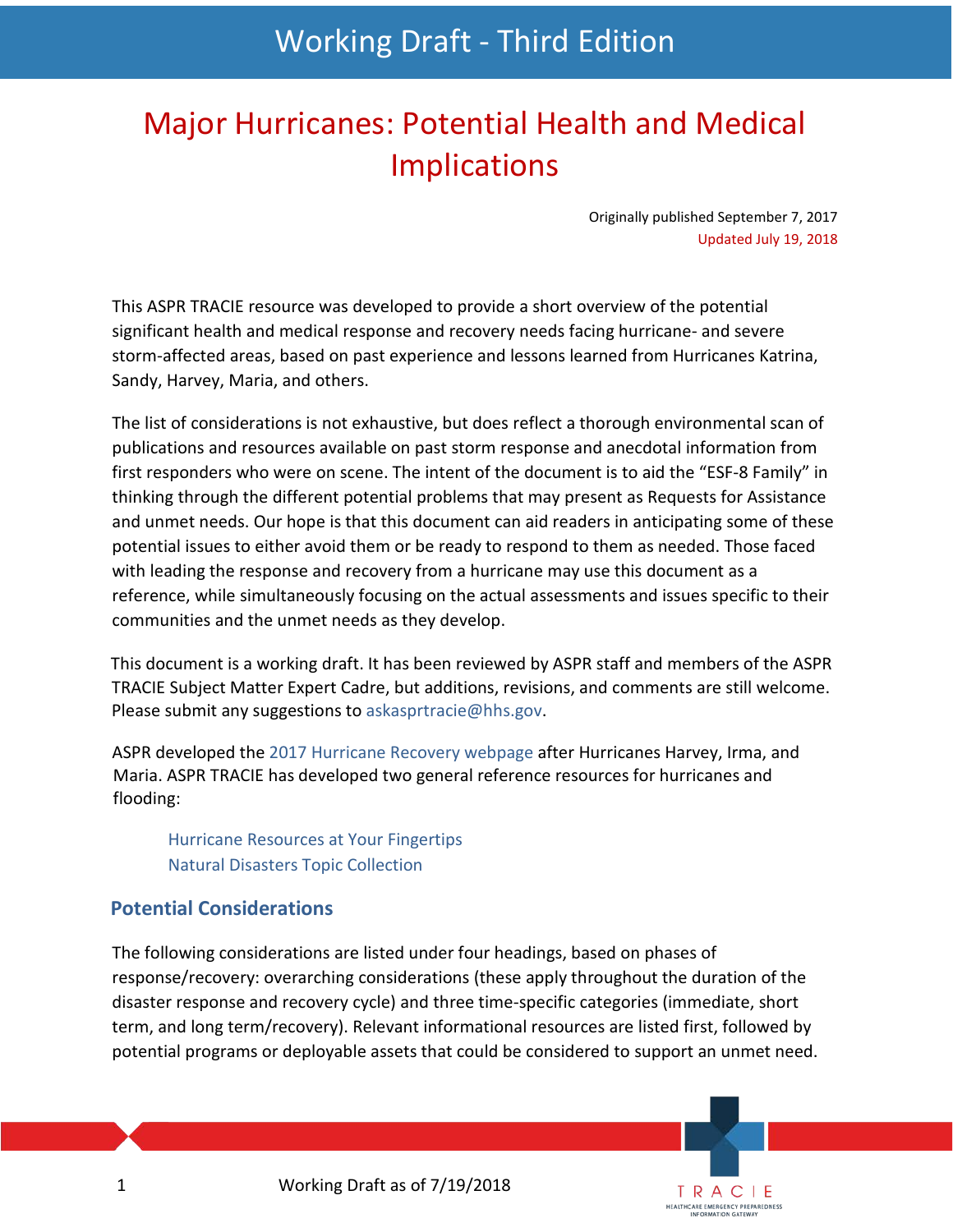# **Quick Links/Table of Contents**

#### [Overarching Considerations](#page-2-0)

- [Access and Functional Needs Population Support and Cultural Competency in Disasters](#page-2-1)
- [Disaster Behavioral Health Needs](#page-2-2)
- [Emergency Information and Risk Communication](#page-3-0)
- [Family Reunification and Patient Tracking](#page-3-1)
- [Health Information Management](#page-4-0)
- [Regulatory Concerns](#page-4-1)
- [Responder Safety and Health](#page-5-0)

#### [Immediate Considerations](#page-5-1)

- [Extended Loss of Water](#page-5-2) and Power
- Exacerbation of Chronic [Medical Conditions](#page-5-3)
- [Fatality Management](#page-7-0)
- [Flood Water Health Concerns](#page-8-0)
- [Food Safety and Security](#page-8-1)
- [Healthcare Facility Evacuation/Sheltering](#page-9-0)
- Medical Services Replacement [or Augmentation](#page-9-1)
- Shelter and Congregate [Living Health and Public Health Concerns](#page-10-0)
- Staff [Fatigue and Replenishment](#page-11-0)
- [Surge of Storm-Related Health Emergencies](#page-11-1)
- **Transportation**

#### [Short-Term Considerations](#page-14-0)

- [Assessment of Healthcare Facilities for Re-opening After Storm Damage](#page-14-1)
- [Exacerbation of Chronic Medical Conditions](#page-14-2)
- [Food Safety After Power Outages and Flood/ Storm Damage](#page-16-0)
- [Medical Services Replacement or Augmentation](#page-16-1)
- [Mold and other Re-habitation Health Concerns](#page-17-0)
- [Mosquito Abatement and Other Environmental Health Impacts](#page-17-1)
- [Staff Fatigue and Replenishment](#page-18-0)

#### [Long-Term Considerations and Recovery](#page-19-0)

- [Change to the Baseline Level of Health](#page-19-1)
- [Loss of Facilities](#page-19-2)
- [Loss of Healthcare Coverage](#page-20-0)
- Loss of Providers

TRACIE **HEALTHCARE EMERGENCY PREPAREDNESS** INFORMATION GATEWAY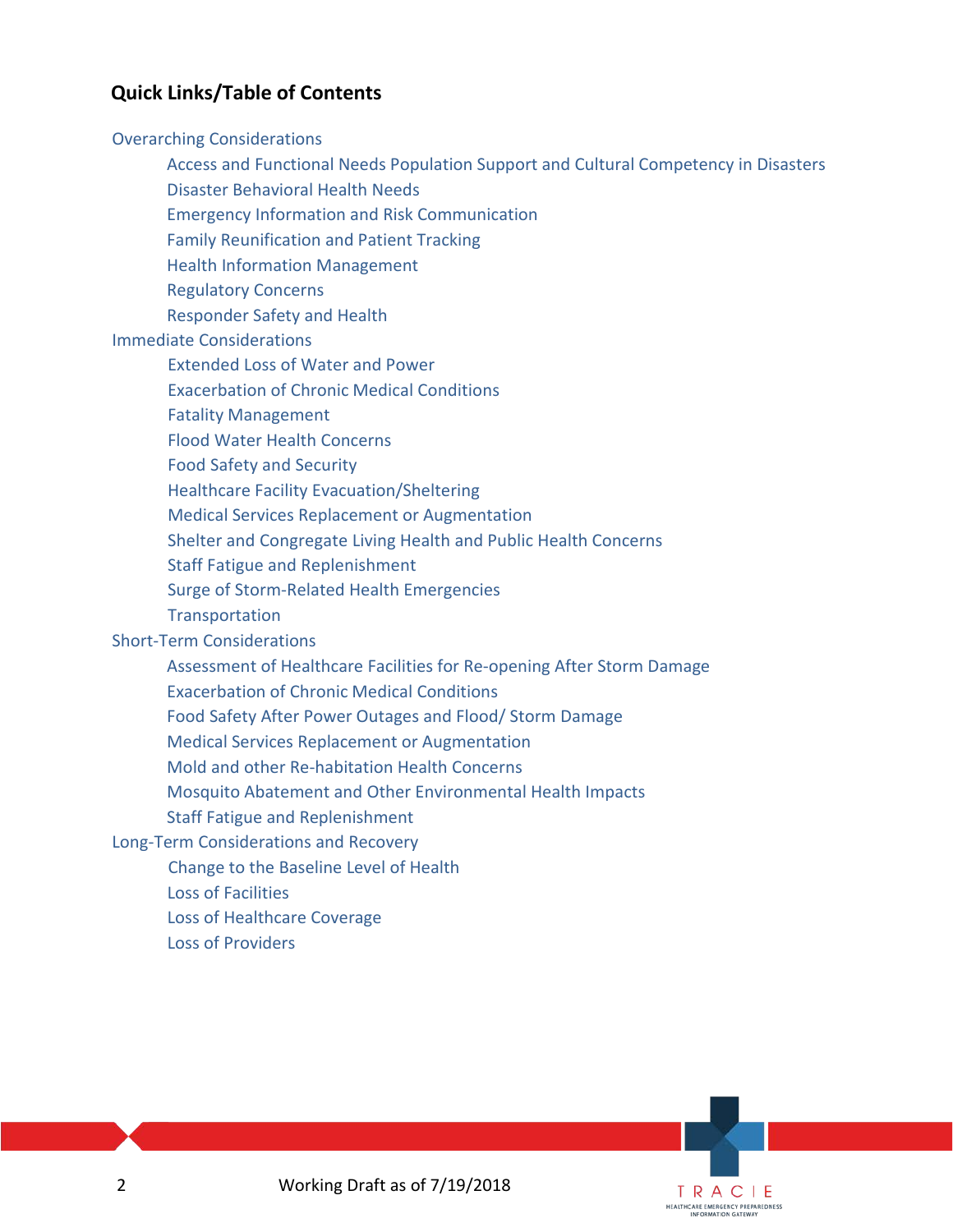# <span id="page-2-0"></span>**Overarching Considerations**

# <span id="page-2-1"></span>Access and Functional Needs Population Support and Cultural Competency in **Disasters**

Before, during, and after a disaster, individuals with disabilities and others with access and functional needs may require additional support from the emergency management system. Ensuring response and recovery operations are sensitive to the needs of the communities they serve can support effective response, recovery, and resilience. Pre-event communication as well as dedicated assessments of these at-risk groups can prevent many issues and reduce the potential for harm. Working with local agencies and checking U.S. Census Bureau data can assist with identifying at-risk populations.

In addition, healthcare providers can play a role in combatting increases in human trafficking that may follow disasters.

#### *For More Information:*

[ASPR TRACIE Access and Functional Needs Topic Collection](https://asprtracie.hhs.gov/technical-resources/62/access-and-functional-needs-at-risk-populations-vulnerable-populations-cmist/60) [Cultural and Linguistic Competency for Disaster Preparedness Planning and Crisis Response](https://www.phe.gov/Preparedness/planning/abc/Pages/linguistic.aspx) [The Role of Healthcare Providers in Combatting Human Trafficking during Disasters](https://www.phe.gov/Preparedness/planning/abc/Pages/human-trafficking.aspx)

#### *Select Programs/Assets to Consider:*

[HHS Response and Recovery Resources Compendium](https://www.phe.gov/emergency/hhscapabilities/Pages/default.aspx) [Disaster Recovery Assistance](https://www.phe.gov/emergency/hhscapabilities/Pages/Disaster%20Recovery%20Assistance.aspx)

## <span id="page-2-2"></span>Disaster Behavioral Health Needs

Disasters can lead to significant mental and behavioral health consequences that will directly impact healthcare systems. The demand for disaster behavioral health services spikes immediately following impact and continues over time.

#### *For More Information:*

ASPR TRACIE Topic Collections:

 [Mental/Behavioral Health](https://asprtracie.hhs.gov/technical-resources/68/mental-behavioral-health-non-responders/60) [Responder Safety and Health](https://asprtracie.hhs.gov/technical-resources/72/responder-safety-and-health/60) [ASPR TRACIE Select Disaster Behavioral Health Resources Page](https://asprtracie.hhs.gov/dbh-resources) [ASPR TRACIE Disaster Behavioral Health: Resources at Your Fingertips](https://asprtracie.s3.amazonaws.com/documents/aspr-tracie-dbh-resources-at-your-fingertips.pdf) [ASPR TRACIE Tips for Retaining and Caring for Staff](https://asprtracie.s3.amazonaws.com/documents/tips-for-retaining-and-caring-for-staff-after-disaster.pdf) [Health and Social Services Recovery Lessons Learned from the 2016 Louisiana Flooding](https://asprtracie.s3.amazonaws.com/documents/aspr-tracie-recovery-lessons-learned-webinar-ppt-final-508.pdf) *[The Exchange, Issue 4: Disaster Behavioral Health and Resilience](https://asprtracie.s3.amazonaws.com/documents/aspr-tracie-the-exchange-newsletter-vol2-issue1.pdf)*

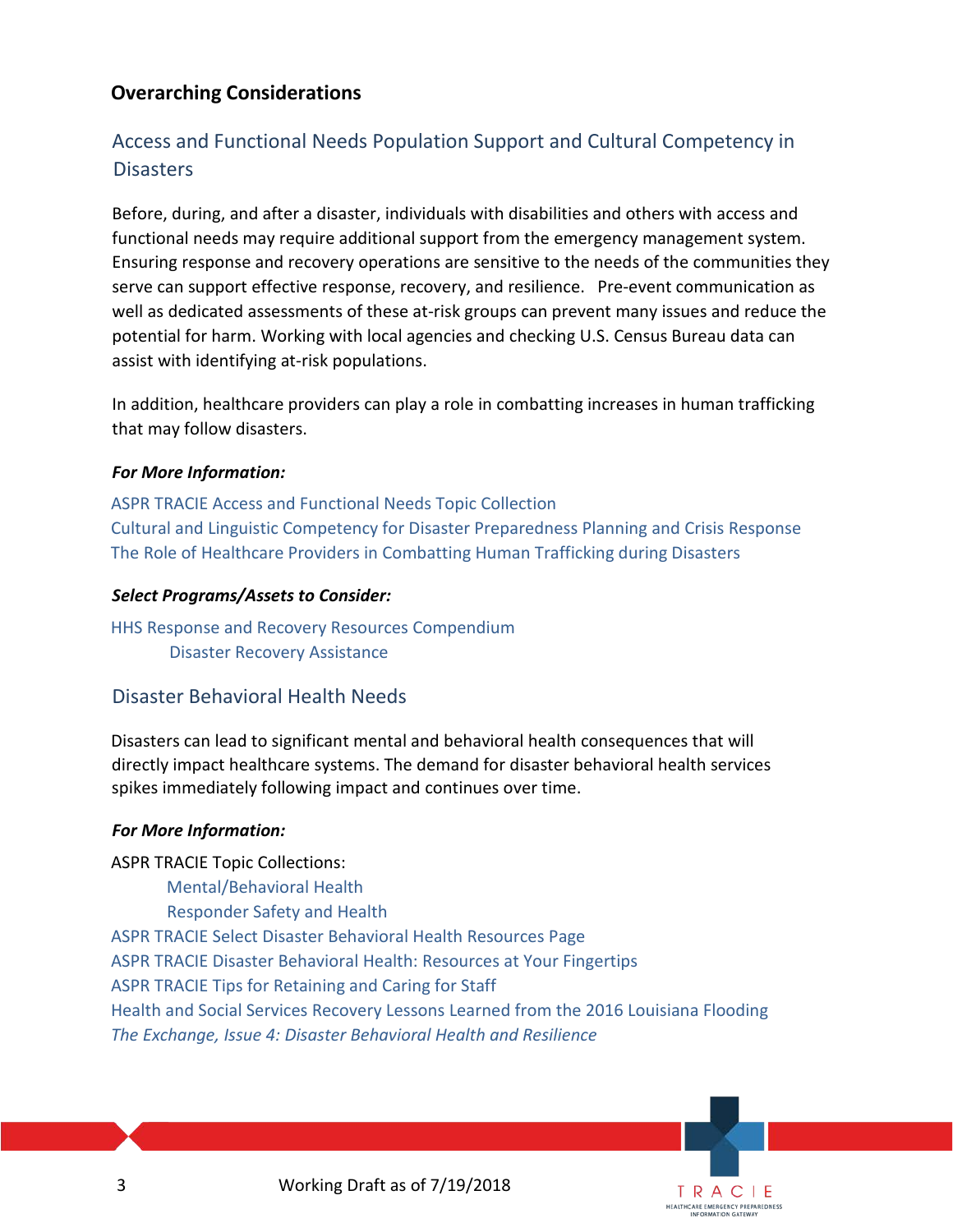#### *Select Programs/Assets to Consider:*

[HHS Response and Recovery Resources Compendium](https://www.phe.gov/emergency/hhscapabilities/Pages/default.aspx) [Mental Health and Substance Abuse](https://www.phe.gov/emergency/hhscapabilities/Pages/Mental%20health%20and%20substance%20abuse%20care.aspx) 

[Substance Abuse and Mental Health Services Administration Crisis Counseling Assistance and](https://www.samhsa.gov/dtac/ccp)  [Training Program](https://www.samhsa.gov/dtac/ccp)

## <span id="page-3-0"></span>Emergency Information and Risk Communication

As the incident evolves from warning to initial impact, then response, and into recovery, risk communication and messaging focuses will shift. Communication includes providing the public with information through verbal, written, or symbolic means. Clear, concise messages provided by trusted leaders before, during, and after an incident can help residents be better informed to make important health-related decisions to help ensure their safety. Messages should be accessible in multiple languages and through multiple media.

#### *For More Information:*

[ASPR TRACIE Emergency Public Information and Warning/Risk Communications Topic](https://asprtracie.hhs.gov/technical-resources/79/emncy-public-information-and-warning-risk-communications/77)  **[Collections](https://asprtracie.hhs.gov/technical-resources/79/emncy-public-information-and-warning-risk-communications/77)** 

#### *Select Programs/Assets to Consider:*

[HHS Response and Recovery Resources Compendium](https://www.phe.gov/emergency/hhscapabilities/Pages/default.aspx) [External Communications/Public Affairs](https://www.phe.gov/emergency/hhscapabilities/Pages/External%20Communications%20Public%20Affairs.aspx)

# <span id="page-3-1"></span>Family Reunification and Patient Tracking

During hurricanes and mass flooding events friends and family can be separated from each other and reuniting them is a priority for healthcare facilities, health officials, and emergency managers. Establishing a coordinated approach for accessing search and rescue data, shelter rosters, and healthcare facility information is key to reuniting those affected by the disaster.

#### *For More Information:*

ASPR TRACIE Topic Collections:

- [Family Reunification and Support](https://asprtracie.hhs.gov/technical-resources/64/family-reunification-and-support/60)
- [Patient Movement and Tracking](https://asprtracie.hhs.gov/technical-resources/70/patient-movement-and-trackingforward-movement-of-patients-tracking-and-tracking-systems/60)

[ASPR TRACIE HIPAA and Disasters: What Emergency Professionals Need to Know](https://asprtracie.s3.amazonaws.com/documents/aspr-tracie-hipaa-emergency-fact-sheet.pdf) *The Exchange,* [Issue 6: Evacuating Healthcare Facilities](https://asprtracie.s3.amazonaws.com/documents/aspr-tracie-the-exchange-issue-6.pdf)

#### *Select Programs/Assets to Consider:*

[HHS Response and Recovery Resources Compendium](https://www.phe.gov/emergency/hhscapabilities/Pages/default.aspx)

• [Patient Movement](https://www.phe.gov/emergency/hhscapabilities/Pages/Patient%20movement.aspx)

4 Working Draft as of 7/19/2018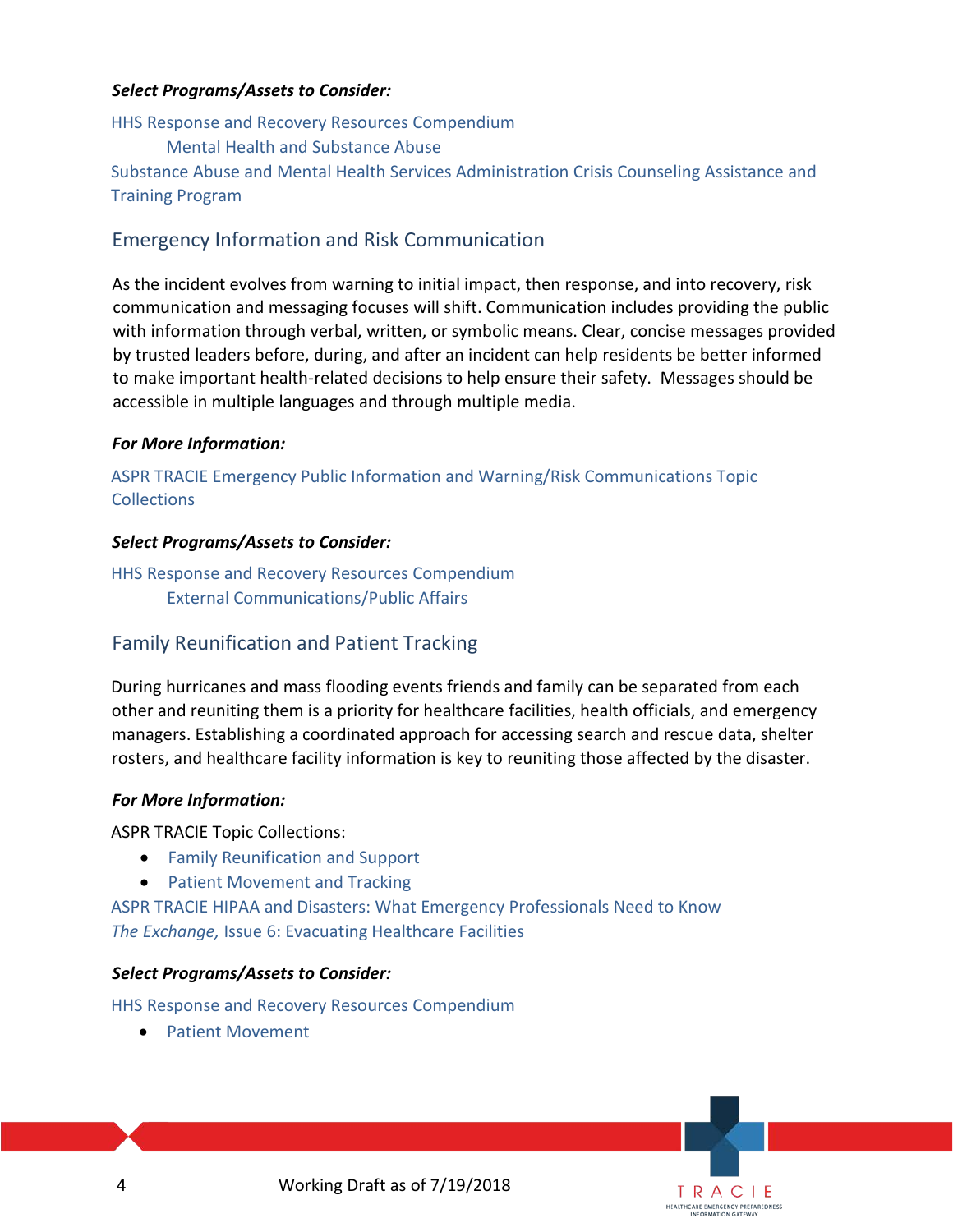# <span id="page-4-0"></span>Health Information Management

During a disaster, patients may be separated from their "medical home" and medical records. Information technology systems may be damaged in the event and access to the systems may be limited by physical barriers, access issues, power disruptions or other impacts. Patients being evacuated or moved from one healthcare facility to another need complete medical records transferred with them, but that is not always possible if the facility has experienced significant damage and paper records are damaged or missing and electronic records are not accessible. Redundant IT systems and back-up paper records with the critical information are ways to mitigate this issue.

#### *For More Information:*

ASPR TRACIE Topic Collections:

- [Communications Systems](https://asprtracie.hhs.gov/technical-resources/78/communication-systems/77)
- [Information Sharing](https://asprtracie.hhs.gov/technical-resources/80/information-sharing-partners-and-employees/77)

[ASPR TRACIE HIPAA and Disasters: What Emergency Professionals Need to Know](https://asprtracie.s3.amazonaws.com/documents/aspr-tracie-hipaa-emergency-fact-sheet.pdf)

## *Select Programs/Assets to Consider:*

[HHS Response and Recovery Resources Compendium](https://www.phe.gov/emergency/hhscapabilities/Pages/default.aspx) [Public Health and Medical Information](https://www.phe.gov/emergency/hhscapabilities/Pages/Public%20health%20and%20medical%20information.aspx)

# <span id="page-4-1"></span>Regulatory Concerns

Healthcare facilities in areas affected by hurricanes and flooding will likely be forced to operate outside their normal operating conditions. This situation could include a surge of patients requiring the healthcare facility to implement mass casualty protocols, crisis standards of care, and/or activate their emergency plans. It could also include impacts that cause the facility to be inoperable forcing evacuation, closure, or other alteration of regular operations. Some of these impacts will have regulatory repercussions at the local, State, and Federal level.

#### *For More Information:*

[ASPR TRACIE Healthcare-Related Disaster Legal/Regulatory/Federal Policy Topic Collection](https://asprtracie.hhs.gov/technical-resources/83/healthcare-related-disaster-legal-regulatory-federal-policy/1) [ASPR TRACIE CMS and Disasters: Resources at Your Fingertips](https://asprtracie.s3.amazonaws.com/documents/cms-and-disasters-resources-at-your-fingertips.pdf) [Post Storm Healthcare Facility Assessment Resources](#page-23-0)

## *Select Programs/Assets to Consider:*

[HHS Response and Recovery Resources Compendium](https://www.phe.gov/emergency/hhscapabilities/Pages/default.aspx) Centers for Medicare and Medicaid Services Survey and Certification Group [1135 Waivers](https://www.cms.gov/Medicare/Provider-Enrollment-and-Certification/SurveyCertEmergPrep/1135-Waivers.html) Re-occupancy Surveys State Healthcare Facility Licensure Local Building and Code Inspection

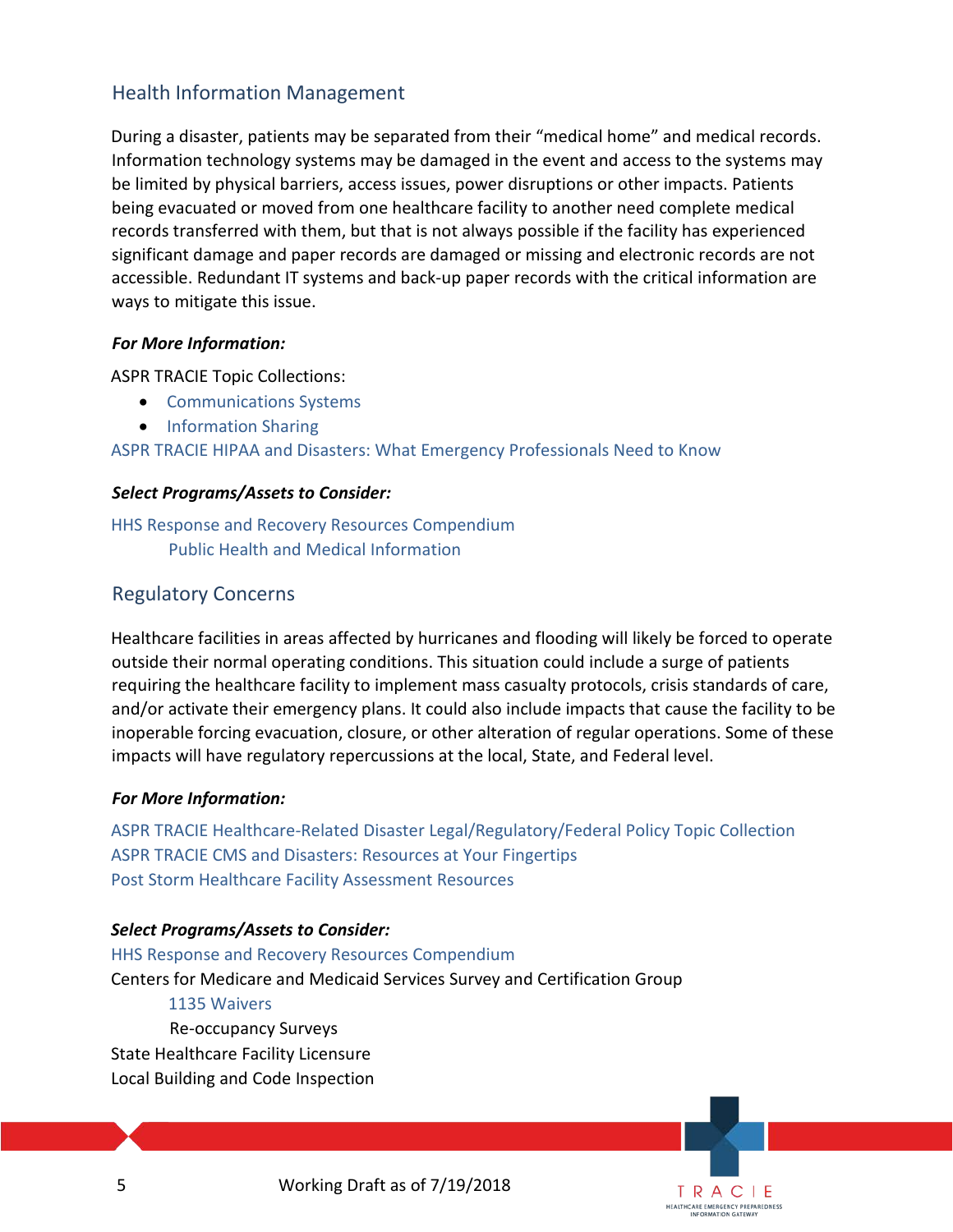# <span id="page-5-0"></span>Responder Safety and Health

Protecting the safety and health of disaster responders is critical for obvious reasons, but a safe and healthy workforce is better able to provide the community with an effective, comprehensive response and recovery. This is of particular importance when the impact of the disaster is long term and affects responders directly.

#### *For More Information:*

[ASPR TRACIE Responder Safety and Health Topic Collection](https://asprtracie.hhs.gov/technical-resources/72/responder-safety-and-health/60) [ASPR TRACIE Tips for Retaining](https://asprtracie.s3.amazonaws.com/documents/tips-for-retaining-and-caring-for-staff-after-disaster.pdf) [and Caring for](https://asprtracie.s3.amazonaws.com/documents/tips-for-retaining-and-caring-for-staff-after-disaster.pdf) [Staff](https://asprtracie.s3.amazonaws.com/documents/tips-for-retaining-and-caring-for-staff-after-disaster.pdf) [after a Disaster](https://asprtracie.s3.amazonaws.com/documents/tips-for-retaining-and-caring-for-staff-after-disaster.pdf)

#### *Select Programs/Assets to Consider:*

[HHS Response and Recovery Resources Compendium](https://www.phe.gov/emergency/hhscapabilities/Pages/default.aspx) [Worker Health and Safety](https://www.phe.gov/emergency/hhscapabilities/Pages/Worker%20health%20and%20safety.aspx)

## <span id="page-5-1"></span>**Immediate Considerations**

## <span id="page-5-2"></span>Extended Loss of Water and Power

If communities face extended loss of power and/or water, residents with chronic medical conditions may experience exacerbated symptoms, people can become sick from lack of water or contract waterborne illness from drinking contaminated water, food can spoil, and medications that need to be refrigerated can lose potency. Local healthcare systems may experience those and a host of additional secondary and tertiary effects can be felt by the healthcare system. Healthcare facilities must have running potable water and power in order to continue operations. Rapid needs assessment of healthcare and residential care facilities and supplementation with external generators may be critical to preventing evacuation.

#### *For More Information:*

ASPR TRACIE Topic Collection: [Continuity of Operations \(COOP\)/ Failure Plan](https://asprtracie.hhs.gov/technical-resources/17/continuity-of-operations-coop-failure-plan/16) [Utility Failures](https://asprtracie.hhs.gov/technical-resources/35/utility-failures-blackouts-potable-water/27)  [Planning for Power Outages: A Guide for Hospitals and Healthcare Facilities](https://www.phe.gov/Preparedness/planning/cip/Documents/healthcare-energy.pdf) [Durable Medical Equipment in Disasters](https://asprtracie.s3.amazonaws.com/documents/aspr-tracie-durable-medical-equipment-in-disasters.pdf)

#### *Select Programs/Assets to Consider:*

<span id="page-5-3"></span>[HHS Response and Recovery Resources Compendium](https://www.phe.gov/emergency/hhscapabilities/Pages/default.aspx) [Potable Water/Wastewater/Environmental Health](https://www.phe.gov/emergency/hhscapabilities/Pages/Potable%20waterWastewater%20Environmental%20Health.aspx)

6 Working Draft as of 7/19/2018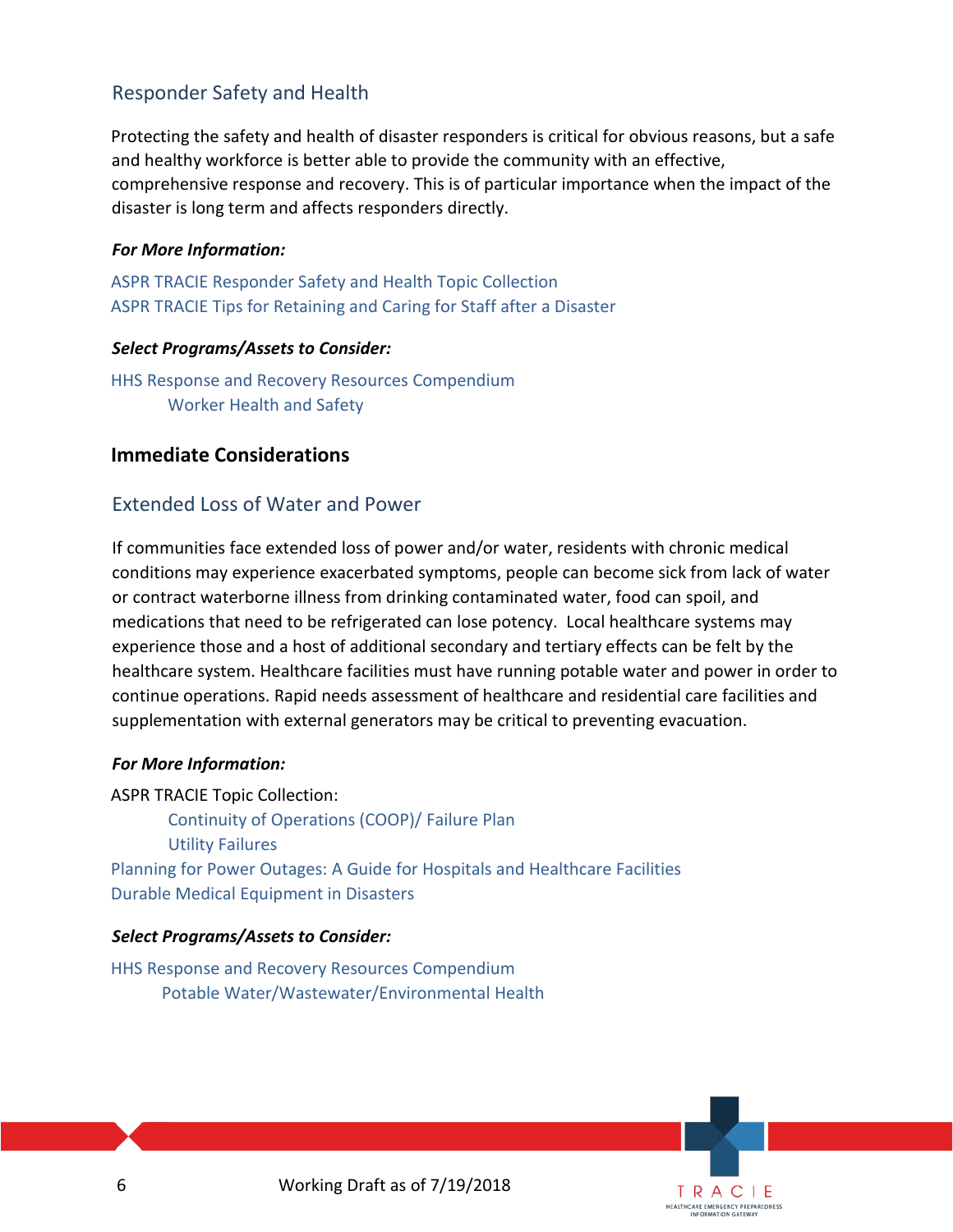# Exacerbation of Chronic Medical Conditions

Any chronic medical condition can be exacerbated in a disaster due to the stress of the event, loss of physical support systems, lack of access to medications, and/or loss of access to equipment or systems needed to support daily medical care. In particular, the following patients are particularly vulnerable during hurricanes/flood events:

- Dialysis Patients
- Patients dependent on medical devices that require electricity (e.g., oxygen concentrators, ventilators, and home dialysis systems).
- Patients who are receiving hospice care.
- Patients whose conditions must be continually managed by prescription medications (e.g. seizure disorders, diabetes).
- Patients with mental health diagnoses and/or alcohol or drug dependency.

Patients need access to healthcare facilities and services, chronic or maintenance medications or therapies, and access to operational medical equipment to return to their pre-disaster health conditions.

Utilizing the [emPOWER](https://empowermap.hhs.gov/) program, local authorities can identify Medicare patients who are dependent on durable medical equipment and other vulnerable diagnosis codes in order to target post emergency canvassing. The data includes information on beneficiary claims for ventilator, BiPAP, internal feeding, IV infusion pump, suction pump, at-home dialysis, electric wheelchair, and electric bed equipment in the past 13 months; oxygen concentrator equipment in the past 36 months; and an implanted cardiac device (i.e., LVAD, RVAD, BIVAD, TAH) in the past 5 years. Ideally, this information is made available as part of a pre-event planning operation, but just-in-time coordination with the emPOWER program is possible.

The ASPR TRACIE fact sheet [Durable Medical Equipment in Disasters](https://asprtracie.s3.amazonaws.com/documents/aspr-tracie-durable-medical-equipment-in-disasters.pdf) provides information on general DME categories and focuses on electricity-dependent DME that may be affected by disasters and emergencies, including power failures. It also includes information to assist healthcare system preparedness stakeholders plan for medically vulnerable populations who rely on DME.

The [Emergency Prescription Assistance Program](https://www.phe.gov/Preparedness/planning/epap/Pages/default.aspx) [\(](https://www.phe.gov/Preparedness/planning/epap/Pages/default.aspx)EPAP) is a potential resource available for affected areas to support access to prescription medications. In addition national pharmacy chains have mobile pharmacy units available to deploy to local communities. [Rx Open,](https://www.healthcareready.org/rxopen) managed by [Healthcare Ready](https://www.healthcareready.org/) helps patients find nearby open pharmacies in areas impacted by disaster.

Additional information on EPAP and historical use from past activations can be found on ASPR TRACIE:

> TRACIE **HEALTHCARE EMERGENCY PREPAREDNESS**

- [EPAP Overview Fact Sheet](https://asprtracie.s3.amazonaws.com/documents/emergency-prescription-assistance-program-factsheet.pdf)
- [EPAP Louisiana Floods](https://asprtracie.s3.amazonaws.com/documents/epap-louisiana-floods-factsheet.pdf)
- [EPAP Hurricane Ike](https://asprtracie.s3.amazonaws.com/documents/epap-hurricane-ike-factsheet.pdf)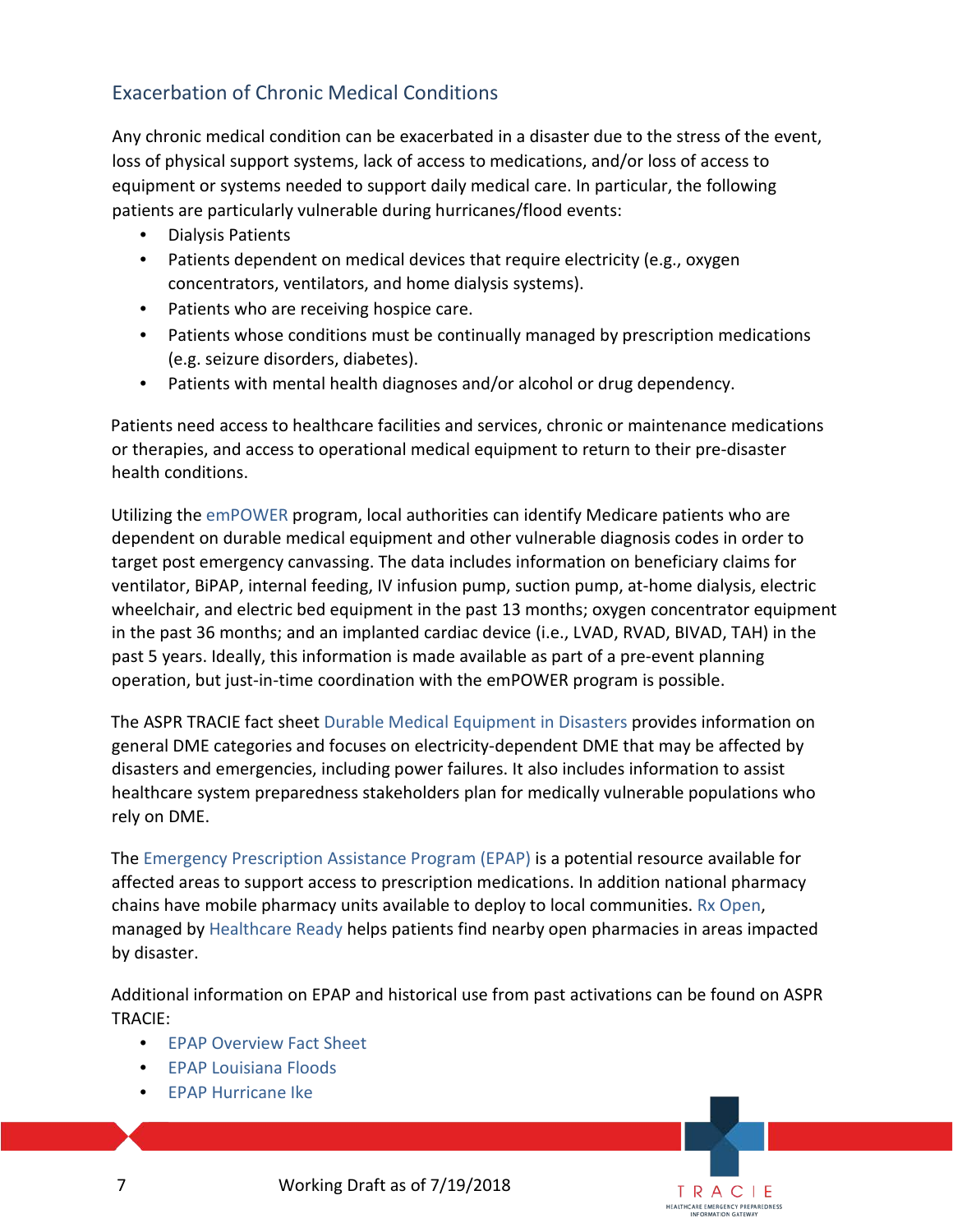- [EPAP Hurricane Gustav](https://asprtracie.s3.amazonaws.com/documents/epap-hurricane-gustav-factsheet.pdf)
- [EPAP Superstorm Sandy](https://asprtracie.s3.amazonaws.com/documents/epap-superstorm-sandy-factsheet.pdf)

#### *For More Information:*

ASPR TRACIE Topic Collections:

 [Dialysis Centers](https://asprtracie.hhs.gov/technical-resources/50/dialysis-centers/47) [Homecare and Hospice](https://asprtracie.hhs.gov/technical-resources/51/homecare-and-hospice/47) [Pharmacy](https://asprtracie.hhs.gov/technical-resources/53/pharmacy/47)  [ASPR TRACIE Considerations for Oxygen Therapy in Disasters](https://asprtracie.s3.amazonaws.com/documents/aspr-tracie-ta-oxygen-therapy.pdf) [ASPR TRACIE Drug Shortages and Disasters](https://asprtracie.s3.amazonaws.com/documents/tracie-drug-shortages-factsheet.pdf) [ASPR TRACIE Durable Medical Equipment in Disasters](https://asprtracie.s3.amazonaws.com/documents/aspr-tracie-durable-medical-equipment-in-disasters.pdf) [ASPR TRACIE Clinicians and Coalitions: A Conversation about Finding Solutions for Medication](https://asprtracie.s3.amazonaws.com/documents/aspr-tracie-medication-shortages-webinar-508.pdf)  **[Shortages](https://asprtracie.s3.amazonaws.com/documents/aspr-tracie-medication-shortages-webinar-508.pdf)** [ASPR TRACIE Post-Disaster Lessons Learned: Dialysis Patient Management](https://asprtracie.s3.amazonaws.com/documents/aspr-tracie-ta-post-disaster-dialysis-best-practices.pdf) [CMS: Reminder of Pharmacy and Provider Access during a Federal Disaster or Other State](https://www.cms.gov/About-CMS/Agency-Information/Emergency/Downloads/Disaster-Provider-Access.pdf) or [Public Health Emergency Declarations](https://www.cms.gov/About-CMS/Agency-Information/Emergency/Downloads/Disaster-Provider-Access.pdf)

#### *Select Programs/Assets to Consider:*

[HHS Response and Recovery Resources Compendium](https://www.phe.gov/emergency/hhscapabilities/Pages/default.aspx)

[Hospital Care](https://www.phe.gov/emergency/hhscapabilities/Pages/Hospital%20care.aspx) [Mental Health and Substance Abuse Care](https://www.phe.gov/emergency/hhscapabilities/Pages/Mental%20health%20and%20substance%20abuse%20care.aspx) [Outpatient Services](https://www.phe.gov/emergency/hhscapabilities/Pages/Outpatient%20services.aspx) [Public Health Surveillance](https://www.phe.gov/emergency/hhscapabilities/Pages/Public%20health%20surveillance.aspx)

# <span id="page-7-0"></span>Fatality Management

Hurricanes and flooding have the potential to cause mass fatalities and these weather events present challenges to death scene investigation, patient identification, decedent transport and storage, and notification of family. Fatality management resources may also be limited due to the storm.

In addition, flooding events can cause damage to cemeteries and burial locations causing disinterment of remains.

#### *For More Information:*

ASPR TRACIE Topic Collections: [Family Reunification and Support](https://asprtracie.hhs.gov/technical-resources/64/family-reunification-and-support/60) [Fatality Management](https://asprtracie.hhs.gov/technical-resources/65/fatality-management/60) [Mental/Behavioral Health](https://asprtracie.hhs.gov/technical-resources/68/mental-behavioral-health-non-responders/60) [Death Scene Investigation After Natural Disaster or Other Weather-Related Events](https://www.cdc.gov/nceh/hsb/disaster/docs/DeathSceneInvestigation508.pdf)

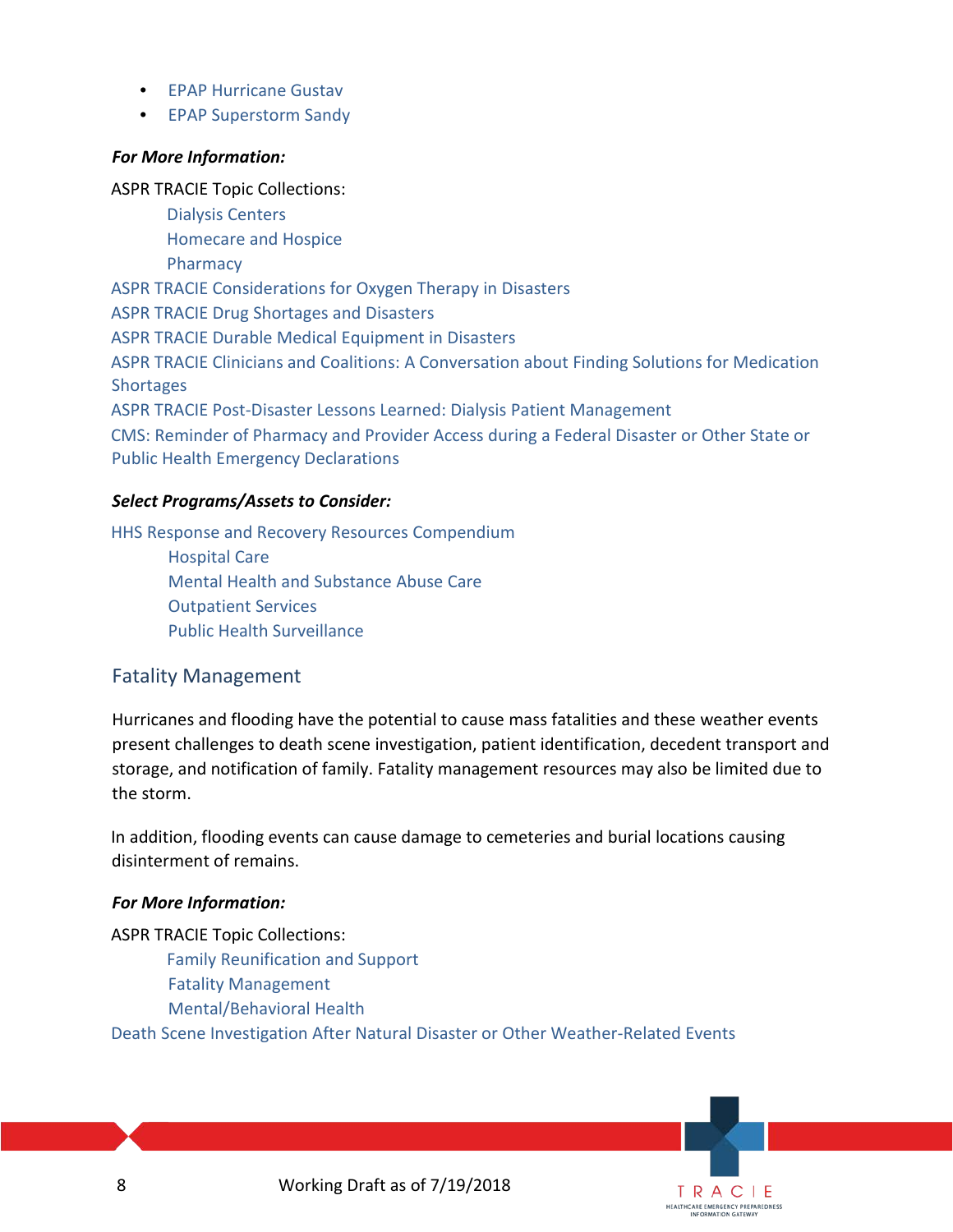#### *Select Programs/Assets to Consider:*

[HHS Response and Recovery Resources Compendium](https://www.phe.gov/emergency/hhscapabilities/Pages/default.aspx) [Victim Identification/Mortuary Services](https://www.phe.gov/emergency/hhscapabilities/Pages/Victim%20identification%20mortuary%20services.aspx) [Mental Health and Substance Abuse](https://www.phe.gov/emergency/hhscapabilities/Pages/Mental%20health%20and%20substance%20abuse%20care.aspx)

## <span id="page-8-0"></span>Flood Water Health Concerns

Flood water can contribute to numerous health hazards including, but not limited to:

- Contaminated drinking water
- Infectious disease outbreaks
- Air quality issues
- Disease carrying mosquitoes
- Skin disease/wound infections from contact with contaminated flood waters
- Mold

Public health surveillance will be required to test the water and air, and monitor populations for infectious disease outbreaks. Public information and risk communication is necessary to let the public know what to do to mitigate the hazards.

#### *For More Information:*

[ASPR TRACIE Emergency Public Information and Warning/Risk Communications](https://asprtracie.hhs.gov/technical-resources/79/emncy-public-information-and-warning-risk-communications/77) [Flood Waters or Standing Waters: Health Risks](https://www.cdc.gov/healthywater/emergency/extreme-weather/floods-standingwater.html) [Flooding and Communicable Diseases Fact Sheet](http://www.who.int/hac/techguidance/ems/flood_cds/en/) [Resources for Flooding and Poor Sanitation](http://www.cochranelibrary.com/app/content/special-collections/article/?doi=10.1002/%28ISSN%2914651858%28CAT%29EvidenceAidFreeaccesstoreviews%28VI%29CochraneEvidenceAidresourcesforfloodingandpoorwatersanitation)

#### *Select Programs/Assets to Consider:*

[HHS Response and Recovery Resources Compendium](https://www.phe.gov/emergency/hhscapabilities/Pages/default.aspx)

[External Communications/Public Affairs](https://www.phe.gov/emergency/hhscapabilities/Pages/External%20Communications%20Public%20Affairs.aspx)

[Potable Water/Wastewater and Solid Waste Disposal and other Environmental Health](https://www.phe.gov/emergency/hhscapabilities/Pages/Potable%20waterWastewater%20Environmental%20Health.aspx)  [Issues](https://www.phe.gov/emergency/hhscapabilities/Pages/Potable%20waterWastewater%20Environmental%20Health.aspx) [Public Health Surveillance](https://www.phe.gov/emergency/hhscapabilities/Pages/Public%20health%20surveillance.aspx) [Vector Control](https://www.phe.gov/emergency/hhscapabilities/Pages/Vector%20control.aspx)

# <span id="page-8-1"></span>Food Safety After Power Outages and Flood/Storm Damage

Prolonged power outages, lack of running potable water, submersion in flood water, and "pop up" or "just-in-time" food service establishments all pose potential hazards related to food preparation and consumption.

Public messaging on how to examine food and when to throw it out is critical. Additional staff will likely be necessary to provide inspections for re-opening closed food service establishments and to inspect new facilities, such as shelters and other new incident-related facilities.

> TRACIE **HEALTHCARE EMERGENCY PREPAREDNESS** INFORMATION GATEWAY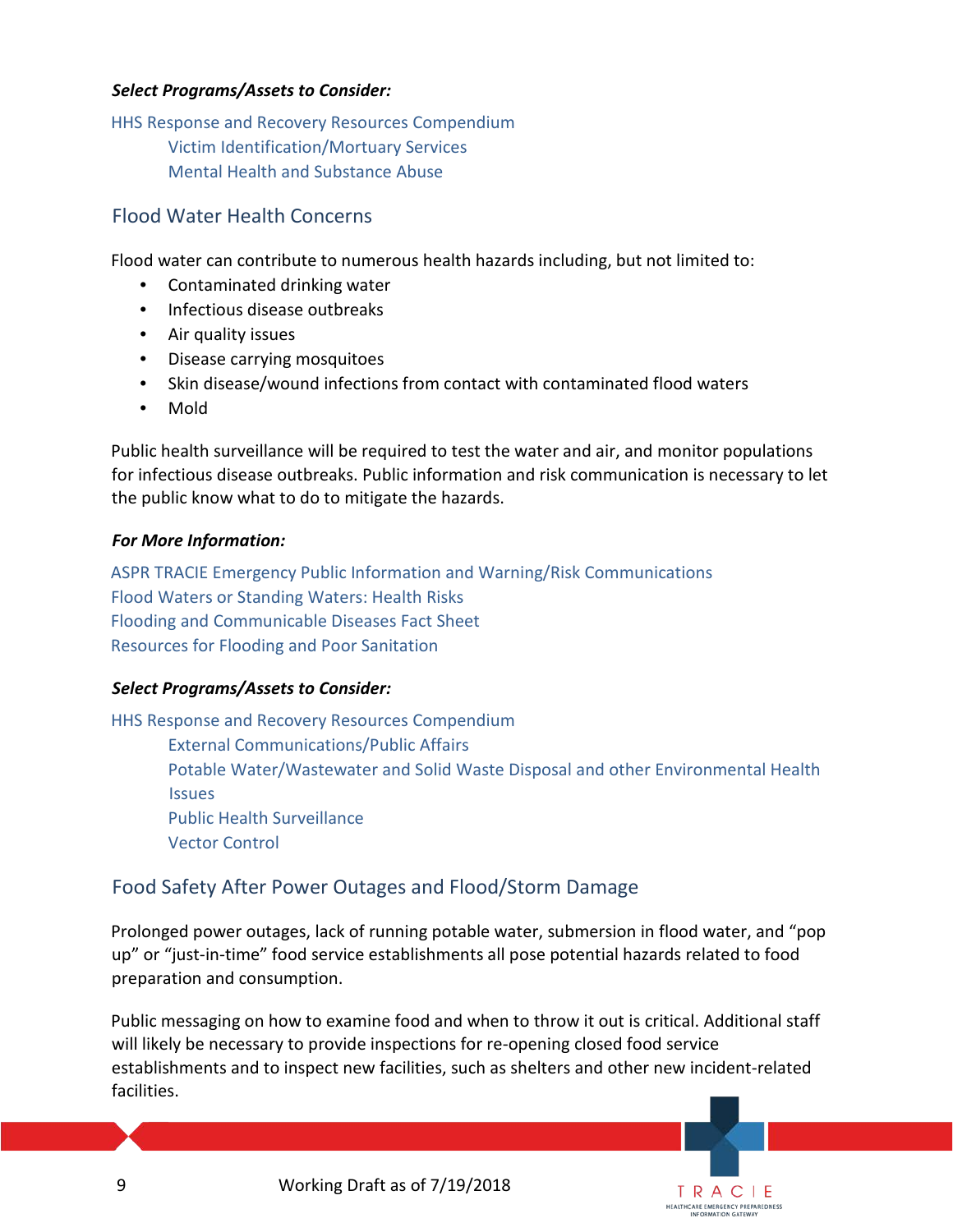#### *For More Information:*

[ASPR Food and Water Safety](https://www.phe.gov/emergency/events/harvey2017/Pages/food-safety.aspx) [Food and Water Safety During Power Outages and Floods](https://www.fda.gov/food/resourcesforyou/consumers/ucm076881.htm) [Food Safety for Consumers Returning Home After a Hurricane and/or Flooding](https://www.fda.gov/Food/RecallsOutbreaksEmergencies/Emergencies/ucm076993.htm) [Keep Your Food Safe During Emergencies: Power Outages, Floods, and Fires](https://www.fsis.usda.gov/wps/wcm/connect/d3506874-2867-4190-a941-d511d3fcae71/Keep_Your_Food_Safe_During_Emergencies.pdf?MOD=AJPERES) [Refrigerated](https://www.foodsafety.gov/keep/charts/refridg_food.html)  [Food and Power Outages](https://www.foodsafety.gov/keep/charts/refridg_food.html)

#### *Select Programs/Assets to Consider:*

[HHS Response and Recovery Resources Compendium](https://www.phe.gov/emergency/hhscapabilities/Pages/default.aspx) [Food Safety and Security](https://www.phe.gov/emergency/hhscapabilities/Pages/Food%20safety%20and%20security.aspx)

#### <span id="page-9-0"></span>Healthcare Facility Evacuations

Healthcare facilities may need to evacuate prior to, during, or even after the impact of the storm. Anticipating the need to evacuate to avoid emergency evacuation is ideal. The longer a facility has to evacuate, the more orderly the process can be. Sheltering patients in place carries risk, though so does evacuation. These risks must be balanced and consideration for capacity of the region to transport, track, and accommodate patients must also be considered. Healthcare coalitions and health systems can be excellent resources in making systematic decisions and supporting evacuation operations.

#### *For More Information:*

ASPR TRACIE Topic Collections: [Healthcare Facility Evacuation/Sheltering](https://asprtracie.hhs.gov/technical-resources/57/healthcare-facility-evacuation-sheltering/56) [Patient Movement and Tracking](https://asprtracie.hhs.gov/technical-resources/70/patient-movement-and-trackingforward-movement-of-patients-tracking-and-tracking-systems/60)  [Pre-Hospital](https://asprtracie.hhs.gov/technical-resources/54/pre-hospital-emncy-medical-services-ems-rescue-first-responder-mass-gathering/47)  [Federal Patient Movement: Overview Fact Sheet](https://asprtracie.s3.amazonaws.com/documents/aspr-tracie-federal-patient-movement-overview-factsheet.pdf) [Post Storm Healthcare Facility Assessment Resources](#page-23-0) *The Exchange*[, Issue 6: Evacuating Healthcare Facilities](https://asprtracie.s3.amazonaws.com/documents/aspr-tracie-the-exchange-issue-6.pdf)

#### *Select Programs/Assets to Consider:*

<span id="page-9-1"></span>[HHS Response and Recovery Resources Compendium](https://www.phe.gov/emergency/hhscapabilities/Pages/default.aspx)

#### Medical Services Replacement or Augmentation

Healthcare facilities can be forced to close during hurricanes due to damage or flooding, loss of utilities, or other physical issues and be "off-line" for an indefinite amount of time. Individual healthcare providers may be personally affected by the storm and unable to report to work. Individual or small-office practitioners may not be able to open their offices/clinics because of lack of staff, physical damage, or loss of communications.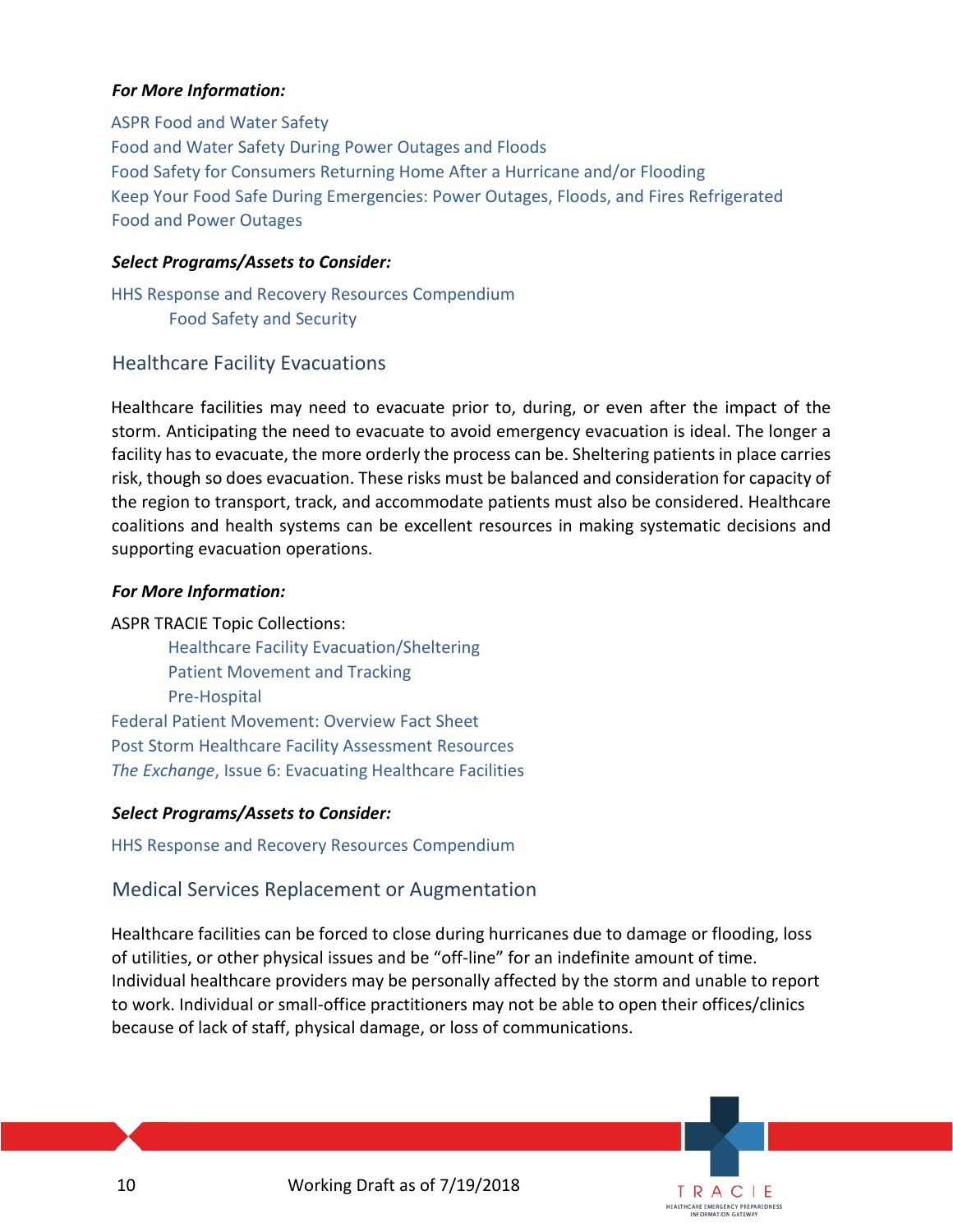There will be a need to coordinate replacement healthcare services for those that are temporarily unavailable and those that have been permanently damaged. There will also be a need to augment existing healthcare facilities as they see a surge of patients seeking routine care (non-storm related) in new locations, due to a lack of ability to seek care from their predisaster providers.

## *For More Information:*

ASPR TRACIE Topic Collections:

 [Alternate Care Sites](https://asprtracie.hhs.gov/technical-resources/48/alternate-care-sites-including-shelter-medical-care/47) [Ambulatory Care and Federally Qualified Health Centers \(FQHC\)](https://asprtracie.hhs.gov/technical-resources/49/ambulatory-care-and-federally-qualified-health-centers-fqhc/47) [Crisis Standards of Care](https://asprtracie.hhs.gov/technical-resources/63/crisis-standards-of-care/60) [Hospital Surge and Immediate Bed Availability](https://asprtracie.hhs.gov/technical-resources/58/hospital-surge-capacity-and-immediate-bed-availability/56) [Mental/Behavioral Health](https://asprtracie.hhs.gov/technical-resources/68/mental-behavioral-health-non-responders/60) [Pre-Hospital](https://asprtracie.hhs.gov/technical-resources/54/pre-hospital-emncy-medical-services-ems-rescue-first-responder-mass-gathering/47) [Virtual Medical Care](https://asprtracie.hhs.gov/technical-resources/55/virtual-medical-care-telemedicine-nurse-triage-lines/47)

#### *Select Programs/Assets to Consider:*

HHS Response and [Recovery Resources Compendium](https://www.phe.gov/emergency/hhscapabilities/Pages/default.aspx) [Hospital Care](https://www.phe.gov/emergency/hhscapabilities/Pages/Hospital%20care.aspx) [Mass Care](https://www.phe.gov/emergency/hhscapabilities/Pages/Outpatient%20services.aspx) [Medical Care Personnel](https://www.phe.gov/emergency/hhscapabilities/Pages/Medical%20care%20personnel.aspx) [Medical Equipment and Supplies](https://www.phe.gov/emergency/hhscapabilities/Pages/Medical%20equipment%20and%20supplies.aspx) [Outpatient Services](https://www.phe.gov/emergency/hhscapabilities/Pages/Outpatient%20services.aspx) State Medical Response Teams (Inter- or Intrastate)

<span id="page-10-0"></span>Emergency Management Assistance Compact

# Shelter and Congregate Living Health and Public Health Concerns

Widespread, sustained flooding and/or structural damage can create the need for large and sustained shelter operations. While the goal for emergency management is to return people to their homes or to provide transitional housing that process can take time.

The priority for health and medical response and recovery personnel is to ensure the shelter environment is safe and that shelter residents have access to basic hygiene and healthcare services, clean water, and safe food.

Depending on how long people will reside in shelters, potential health hazards must be monitored (e.g., food safety and hygiene [toilets and showers]). Ensuring surveillance is in place to monitor for infectious disease outbreaks, specifically respiratory and gastrointestinal diseases, is critical.

> TRACIE **HEALTHCARE EMERGENCY PREPAREDNESS**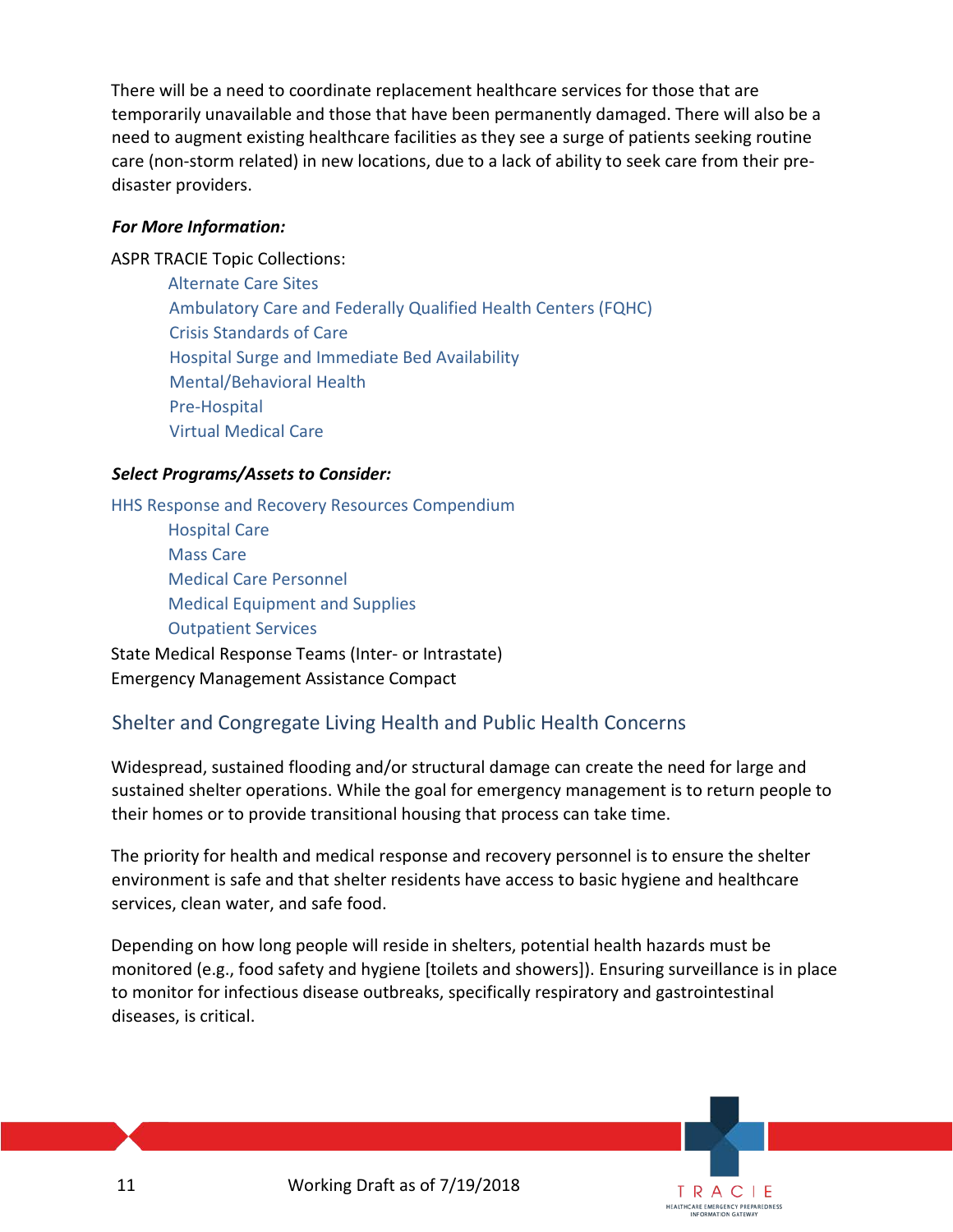#### *For More Information:*

ASPR TRACIE Topic Collections: [Access and Functional Needs](https://asprtracie.hhs.gov/technical-resources/62/access-and-functional-needs-at-risk-populations-vulnerable-populations-cmist/60) Alternate [Care Sites \(including shelter medical care\)](https://asprtracie.hhs.gov/technical-resources/48/alternate-care-sites-including-shelter-medical-care/47) [Disaster Veterinary Issues](https://asprtracie.hhs.gov/technical-resources/81/disaster-veterinary-issues/0) – [Shelter Animal Care](https://asprtracie.hhs.gov/technical-resources/81/disaster-veterinary-issues/0#shelter-animal-care) [Family Reunification and Support](https://asprtracie.hhs.gov/technical-resources/64/family-reunification-and-support/60) [Mental/Behavioral Health](https://asprtracie.hhs.gov/technical-resources/68/mental-behavioral-health-non-responders/60)

[ASPR TRACIE Fact Sheet: HIPAA and Disasters: What Emergency Professionals Need to Know](https://asprtracie.s3.amazonaws.com/documents/aspr-tracie-hipaa-emergency-fact-sheet.pdf)

#### *Select Programs/Assets to Consider:*

[HHS Response and Recovery Resources Compendium](https://www.phe.gov/emergency/hhscapabilities/Pages/default.aspx) [Food Safety and Security](https://www.phe.gov/emergency/hhscapabilities/Pages/Food%20safety%20and%20security.aspx) [Mass Care and Emergency Assistance](https://www.phe.gov/emergency/hhscapabilities/Pages/Mass%20Care,%20Emergency%20Assistance.aspx) [Mental Health and Substance Abuse Care](https://www.phe.gov/emergency/hhscapabilities/Pages/Mental%20health%20and%20substance%20abuse%20care.aspx)  [Public Health Surveillance](https://www.phe.gov/emergency/hhscapabilities/Pages/Public%20health%20surveillance.aspx)

## <span id="page-11-0"></span>Staff Fatigue and Replenishment

In the first few days of a response, staff are focused on rescue and response operations and often can't or won't rest or remove themselves from operations. Staff who maintain facility operations are a critical component of the response phase and expected to care not only for their own loved ones, but community members and the facility, too. Cognitive abilities decline rapidly with fatigue, stress, and inadequate nutrition and hydration. Incident management should prioritize staffing planning including adequate rest and replenishment cycles.

#### *For More Information:*

[ASPR TRACIE Responder Safety and Health Topic Collection](https://asprtracie.hhs.gov/technical-resources/72/responder-safety-and-health/60) [ASPR TRACIE Disaster Behavioral Health: Resources at Your Fingertips](https://asprtracie.s3.amazonaws.com/documents/aspr-tracie-dbh-resources-at-your-fingertips.pdf) [ASPR TRACIE Tips for Retaining and Caring for Staff after a Disaster](https://asprtracie.s3.amazonaws.com/documents/tips-for-retaining-and-caring-for-staff-after-disaster.pdf) 

#### *Select Programs/Assets to Consider:*

<span id="page-11-1"></span>[HHS Response and Recovery Resources Compendium](https://www.phe.gov/emergency/hhscapabilities/Pages/default.aspx)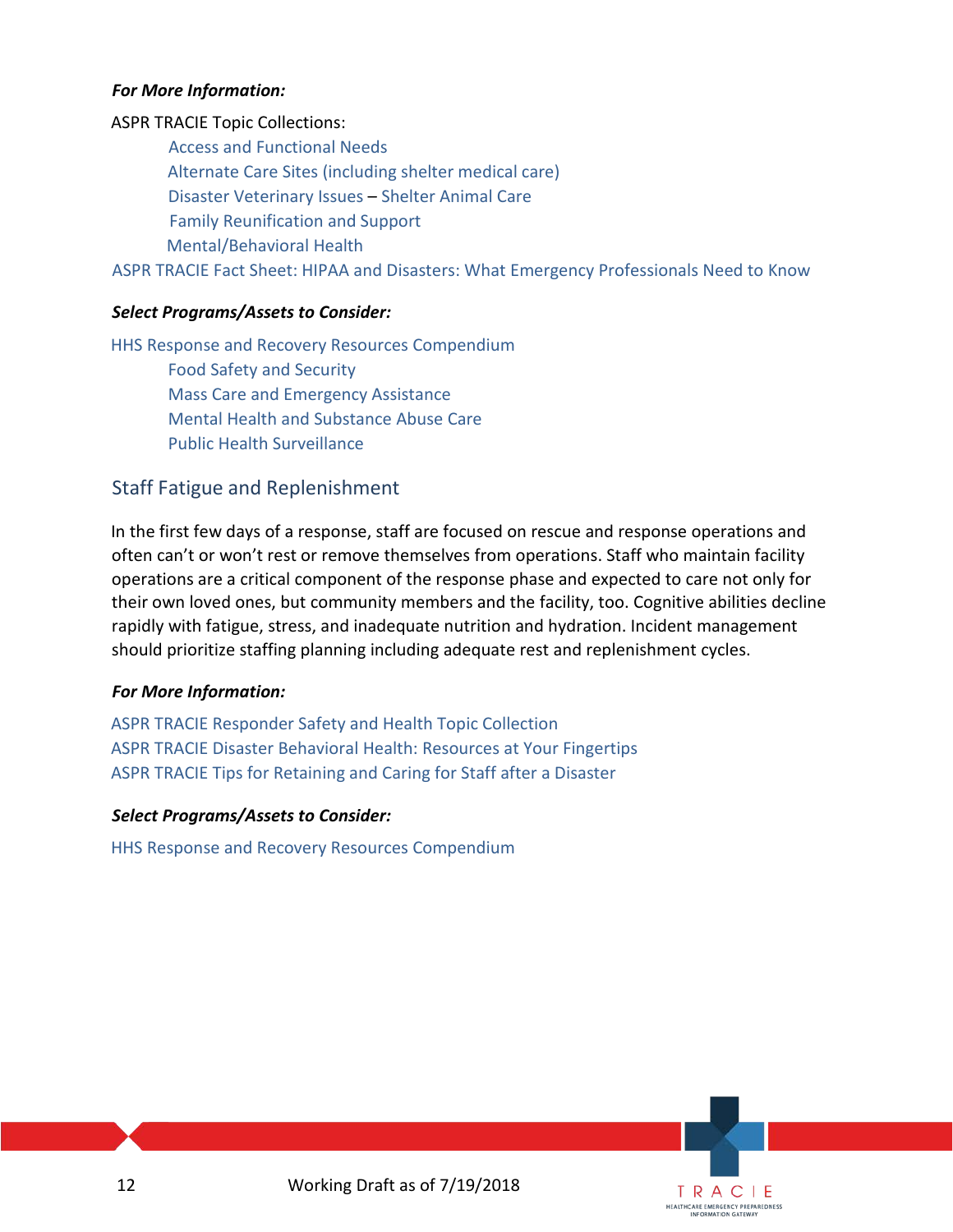# Surge of Storm-Related Health Emergencies

The typical health-related impacts of hurricanes and floods include:

- Carbon monoxide poisoning due to poor ventilation of gas generators
- Gastro-intestinal illnesses from food sources and person-to-person spread
- Hypothermia from water immersion
- Orthopedic trauma from clean up injuries, crashes, and other incidents
- Respiratory illness
- Skin rashes and wound infections
- Soft tissue injuries from debris and clean up

Hospitals and other healthcare providers should be prepared to handle an increase in patients with a wide range of chief complaints. There are typically three surges of patients related to the storm: those seeking care before the storm due to preparedness injuries, stress, support for chronic conditions, and/or fear of being alone; patients ill or injured during the storm; and the surge of patients who become ill or injured post-storm. Many patients seen in the days and weeks following the storm will display exacerbations of underlying disease due to disruptions in their care or their environment.

State, local, and federal staff should be prepared to receive requests for staff and medical service delivery augmentation to support this storm-related surge of patients.

#### *For More Information:*

ASPR TRACIE Topic Collections:

[Alternate Care Sites](https://asprtracie.hhs.gov/technical-resources/48/alternate-care-sites-including-shelter-medical-care/47) [Ambulatory Care and Federally Qualified Health Centers \(FQHC\)](https://asprtracie.hhs.gov/technical-resources/49/ambulatory-care-and-federally-qualified-health-centers-fqhc/47) [Crisis Standards of Care](https://asprtracie.hhs.gov/technical-resources/63/crisis-standards-of-care/60) [Homecare and Hospice](https://asprtracie.hhs.gov/technical-resources/51/homecare-and-hospice/47) [Hospital Surge and Immediate Bed Availability](https://asprtracie.hhs.gov/technical-resources/58/hospital-surge-capacity-and-immediate-bed-availability/56) [Incident Management](https://asprtracie.hhs.gov/technical-resources/14/incident-management-hospital-incident-command-system-eoc-operations-multi-agency-coordination-demobilization/1) [Mental/Behavioral Health](https://asprtracie.hhs.gov/technical-resources/68/mental-behavioral-health-non-responders/60) [Pre-Hospital](https://asprtracie.hhs.gov/technical-resources/54/pre-hospital-emncy-medical-services-ems-rescue-first-responder-mass-gathering/47) [Virtual Medical Care](https://asprtracie.hhs.gov/technical-resources/55/virtual-medical-care-telemedicine-nurse-triage-lines/47) CDC Natural Disasters and Severe Weather

[Carbon Monoxide Poisoning](https://www.cdc.gov/co/default.htm)  [Emergency Wound Management for Healthcare Professionals](https://www.cdc.gov/disasters/emergwoundhcp.html) [Prevent Illness and Injury after a Disaster](https://www.cdc.gov/disasters/illness-injury.html)

#### *Select Programs/Assets to Consider:*

[HHS Response and Recovery Resources Compendium](https://www.phe.gov/emergency/hhscapabilities/Pages/default.aspx) [Hospital Care](https://www.phe.gov/emergency/hhscapabilities/Pages/Hospital%20care.aspx) [Mass Care](https://www.phe.gov/emergency/hhscapabilities/Pages/Outpatient%20services.aspx)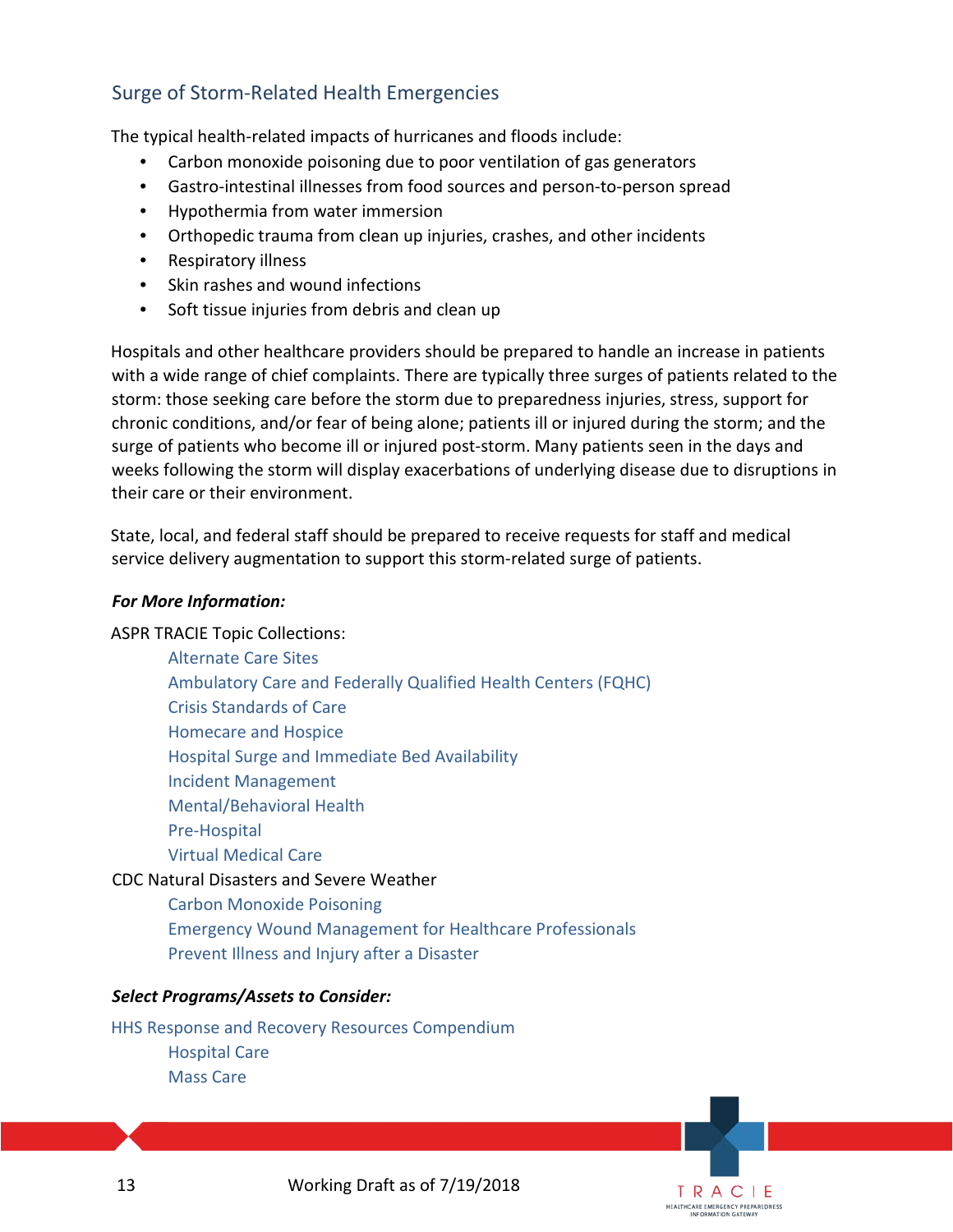[Medical Care Personnel](https://www.phe.gov/emergency/hhscapabilities/Pages/Medical%20care%20personnel.aspx) [Medical Equipment and Supplies](https://www.phe.gov/emergency/hhscapabilities/Pages/Medical%20equipment%20and%20supplies.aspx) [Outpatient Services](https://www.phe.gov/emergency/hhscapabilities/Pages/Outpatient%20services.aspx)

State Medical Response Teams (Inter- or Intrastate) Emergency Management Assistance Compact

# <span id="page-13-0"></span>**Transportation**

Emergency medical services (EMS) may have difficulty accessing patients and/or their fleet may have suffered storm-related damage. Residents may not be able to use traditional modes of transportation to access their healthcare providers or emergency services. Their vehicles may have been damaged or inaccessible, buses may not be running, taxis and car services may not be operational, and para-transit, Handi-vans and other medical transportation providers may be otherwise committed to response operations.

Roads may not be accessible, so physical access to facilities for both ambulances and selfreferred patients can be an issue. "Water taxis" may be needed to ferry the injured to functioning hospitals that have become isolated by floodwaters.

Many services that provide support to healthcare facilities will have access issues including courier services that handle lab specimens and delivery services that bring supplies, equipment, linen, food, fuel, and other necessary resources. These services and vendors may also have difficulty crossing security barriers into affected neighborhoods if they lack proper paperwork or identification.

The HHS Healthcare and Public Health Sector Critical Infrastructure Security and Resilience Partnership program released information specific to Hurricane Harvey on how to assist medical supply deliveries to negotiate passage through law enforcement blockades. See below for this Hurricane Harvey specific access information. Similar approaches should be considered in future storms.

Additionally, [Jones Act waivers](https://www.dhs.gov/publication/september-2017-jones-act-waivers) can be used to facilitate shipping between U.S. ports by any vessel available for transit.

## *For More Information:*

ASPR TRACIE Topic Collections:

[Patient Movement and Tracking](https://asprtracie.hhs.gov/technical-resources/70/patient-movement-and-trackingforward-movement-of-patients-tracking-and-tracking-systems/60) [Pre-hospital](https://asprtracie.hhs.gov/technical-resources/54/pre-hospital-emncy-medical-services-ems-rescue-first-responder-mass-gathering/47) *The Exchange,* [Issue 6: Evacuating Healthcare Facilities](https://asprtracie.s3.amazonaws.com/documents/aspr-tracie-the-exchange-issue-6.pdf) 

#### *Select Programs/Assets to Consider:*

[HHS Response and Recovery Resources Compendium](https://www.phe.gov/emergency/hhscapabilities/Pages/default.aspx)

14 Working Draft as of 7/19/2018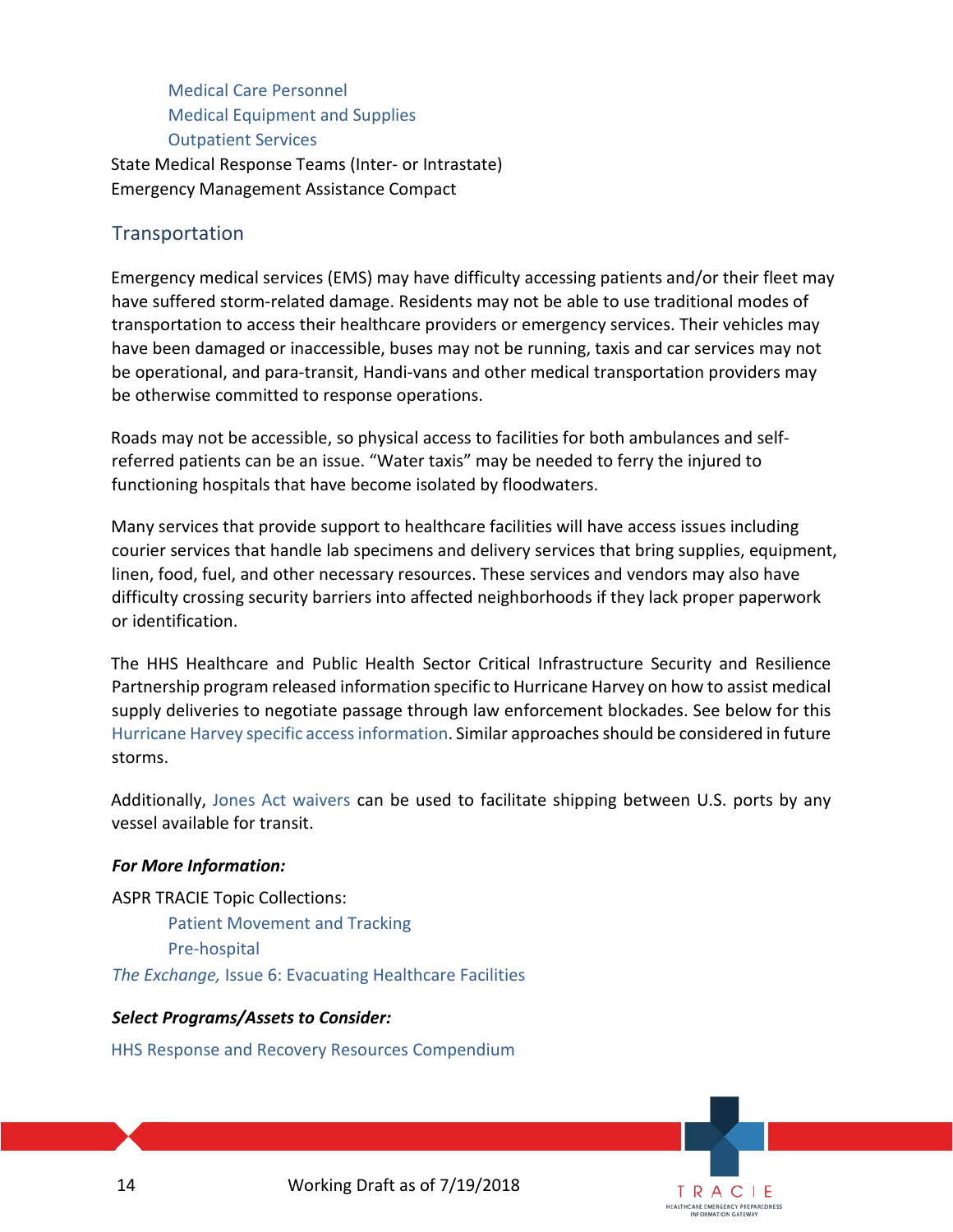# <span id="page-14-0"></span>**Short-Term Considerations**

# <span id="page-14-1"></span>Assessment of Healthcare Facilities for Re-Opening After Storm Damage

If a healthcare facility was forced to close due to flooding or other damage sustained during the incident, that closure may trigger the requirement to be re-inspected prior to opening. Additional inspectors and clarification of the federal, state, and local laws and regulations might need to be circulated to all affected healthcare facilities. Coordination of patient repatriation can be complicated. Healthcare coalitions can be a valuable asset in these operations.

#### *For More Information:*

ASPR TRACIE Topic Collections: [Healthcare Facility Evacuation/Sheltering](https://asprtracie.hhs.gov/technical-resources/57/healthcare-facility-evacuation-sheltering/56) [Healthcare-Related Disaster Legal/Regulatory/Federal Policy](https://asprtracie.hhs.gov/technical-resources/83/healthcare-related-disaster-legal-regulatory-federal-policy/1)  [ASPR TRACIE Healthcare System Recovery Timeline White Paper](https://asprtracie.s3.amazonaws.com/documents/aspr-tracie-ta-healthcare-facility-recovery-timeline-white-paper.pdf) [Post Storm Hospital Assessment Checklist](#page-23-0)

## *Select Programs/Assets to Consider:*

[HHS Response and Recovery Resources Compendium](https://www.phe.gov/emergency/hhscapabilities/Pages/default.aspx) [Blood Products and Services](https://www.phe.gov/emergency/hhscapabilities/Pages/Blood%20products%20and%20services.aspx)  [Safety and Security of Drugs and Biologics](https://www.phe.gov/emergency/hhscapabilities/Pages/Safety%20Security%20of%20Drugs%20and%20Biologics.aspx)

# <span id="page-14-2"></span>Exacerbation of Chronic Medical Conditions

## (repeated fro[m Immediate Considerations](#page-5-3) section)

Any chronic medical condition can be exacerbated in a disaster due to the stress of the event, loss of physical support systems, lack of access to medications, and/or loss of access to equipment or systems needed to support daily medical care. In particular, the following patient types are particularly vulnerable during Hurricanes/Flood Events:

- Dialysis Patients
- Patients dependent on medical devices that require electricity (e.g., oxygen concentrators, ventilators, and home dialysis systems).
- Patients who are receiving hospice care.
- Patients whose conditions must be continually managed by prescription medications (e.g. seizure disorders, diabetes).
- Patients with mental health diagnoses and/or alcohol or drug dependency.

Patients need access to healthcare facilities and services, chronic or maintenance medications or therapies, and access to operational medical equipment to return to their pre-disaster health conditions.

> TRACIE **HEALTHCARE EMERGENCY PREPAREDNESS**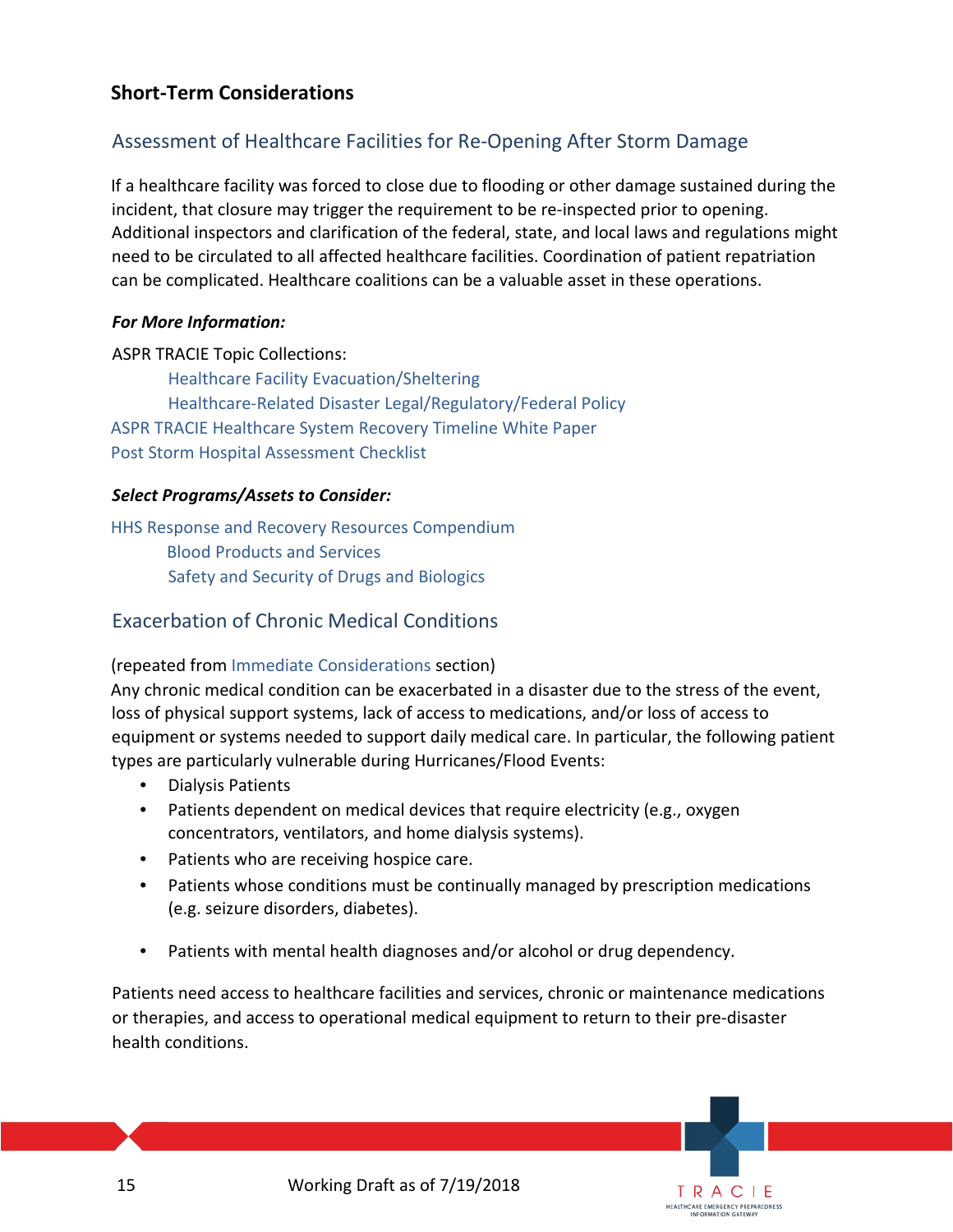Utilizing the [emPOWER](https://empowermap.hhs.gov/) program, local authorities can identify Medicare patients who are dependent on durable medical equipment and other vulnerable diagnosis codes in order to target post emergency canvassing. The data includes information on beneficiary claims for ventilator, BiPAP, internal feeding, IV infusion pump, suction pump, at-home dialysis, electric wheelchair, and electric bed equipment in the past 13 months; oxygen concentrator equipment in the past 36 months; and an implanted cardiac device (i.e. LVAD, RVAD, BIVAD, TAH) in the past 5 years.

The ASPR TRACIE fact sheet [Durable Medical Equipment in Disasters](https://asprtracie.s3.amazonaws.com/documents/aspr-tracie-durable-medical-equipment-in-disasters.pdf) provides information on general DME categories and focuses on electricity-dependent DME that may be affected by disasters and emergencies, including power failures. It also includes information to assist healthcare system preparedness stakeholders plan for medically vulnerable populations who rely on DME.

The [Emergency Prescription Assistance Program](https://www.phe.gov/Preparedness/planning/epap/Pages/default.aspx) is a potential resource available for affected areas to support access to prescription medications. In addition national pharmacy chains have mobile pharmacy units available to deploy to local communities[. Rx Open,](https://www.healthcareready.org/rxopen) managed by [Healthcare Ready](https://www.healthcareready.org/) [h](https://www.healthcareready.org/)elps patients find nearby open pharmacies in areas impacted by disaster.

Additional information on EPAP and historical use from past activations can be found on ASPR TRACIE:

- [EPAP Overview Fact Sheet](https://asprtracie.s3.amazonaws.com/documents/emergency-prescription-assistance-program-factsheet.pdf)
- [EPAP Louisiana Floods](https://asprtracie.s3.amazonaws.com/documents/epap-louisiana-floods-factsheet.pdf)
- [EPAP Hurricane Ike](https://asprtracie.s3.amazonaws.com/documents/epap-hurricane-ike-factsheet.pdf)
- [EPAP Hurricane Gustav](https://asprtracie.s3.amazonaws.com/documents/epap-hurricane-gustav-factsheet.pdf)
- [EPAP Superstorm Sandy](https://asprtracie.s3.amazonaws.com/documents/epap-superstorm-sandy-factsheet.pdf)

#### *For More Information:*

ASPR TRACIE Topic Collections: [Dialysis Centers](https://asprtracie.hhs.gov/technical-resources/50/dialysis-centers/47) [Homecare and Hospice](https://asprtracie.hhs.gov/technical-resources/51/homecare-and-hospice/47) **Pharmacy** [ASPR TRACIE Drug Shortages and Disasters](https://asprtracie.s3.amazonaws.com/documents/tracie-drug-shortages-factsheet.pdf) [ASPR TRACIE Durable Medical Equipment in Disasters](https://asprtracie.s3.amazonaws.com/documents/aspr-tracie-durable-medical-equipment-in-disasters.pdf) [ASPR TRACIE Post-Disaster Lessons Learned: Dialysis Patient Management](https://asprtracie.s3.amazonaws.com/documents/aspr-tracie-ta-post-disaster-dialysis-best-practices.pdf) [CMS: Reminder of Pharmacy and Provider Access](https://www.cms.gov/About-CMS/Agency-Information/Emergency/Downloads/Disaster-Provider-Access.pdf) during a Federal Disaster or Other State or [Public Health Emergency Declarations](https://www.cms.gov/About-CMS/Agency-Information/Emergency/Downloads/Disaster-Provider-Access.pdf)

#### *Select Programs/Assets to Consider:*

[HHS Response and Recovery Resources Compendium](https://www.phe.gov/emergency/hhscapabilities/Pages/default.aspx) [Hospital Care](https://www.phe.gov/emergency/hhscapabilities/Pages/Hospital%20care.aspx) [Mental Health and Substance Abuse Care](https://www.phe.gov/emergency/hhscapabilities/Pages/Mental%20health%20and%20substance%20abuse%20care.aspx) [Outpatient Services](https://www.phe.gov/emergency/hhscapabilities/Pages/Outpatient%20services.aspx)



TRACIE **HEALTHCARE EMERGENCY PREPAREDNESS** INFORMATION GATEWAY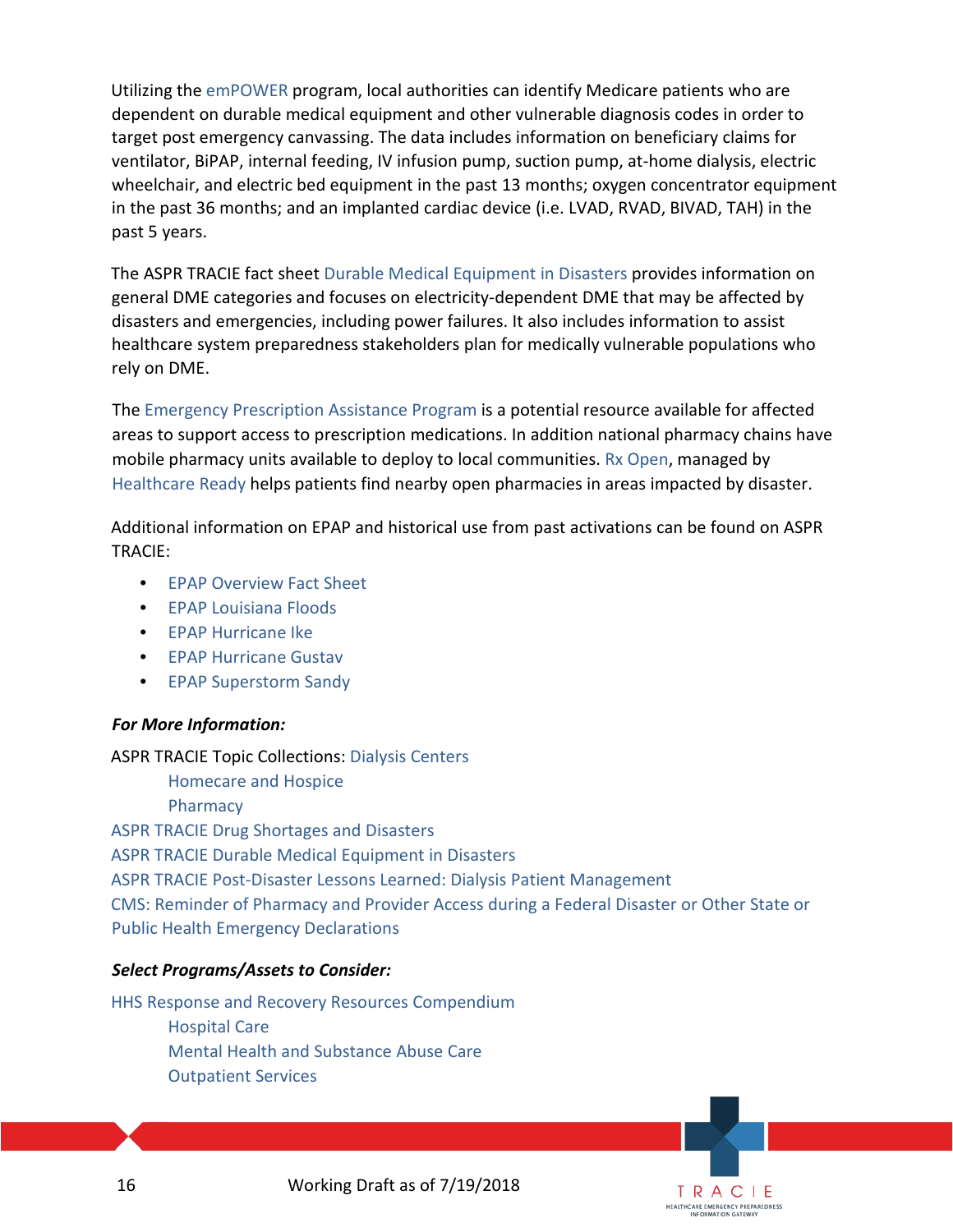[Public Health Surveillance](https://www.phe.gov/emergency/hhscapabilities/Pages/Public%20health%20surveillance.aspx) 

# <span id="page-16-0"></span>Food Safety After Power Outages and Flood/Storm Damage

(repeated from [Immediate Considerations](#page-8-1) section)

Prolonged power outages, lack of running potable water, submersion in flood water, and pop up or just in time food service establishments all pose potential hazards for food preparation and consumption.

Public messaging on how to examine food and when to throw it out is critical. Additional staff will likely be necessary to provide inspections for re-opening closed food service establishments and to inspect new facilities, such as shelters and other new incident related facilities.

#### *For More Information:*

[Refrigerated Food and Power Outages](https://www.foodsafety.gov/keep/charts/refridg_food.html) [Food and Water Safety During Power Outages and Floods](https://www.fda.gov/food/resourcesforyou/consumers/ucm076881.htm) [Keep Your Food Safe During Emergencies: Power Outages, Floods, and Fires](https://www.fsis.usda.gov/wps/wcm/connect/d3506874-2867-4190-a941-d511d3fcae71/Keep_Your_Food_Safe_During_Emergencies.pdf?MOD=AJPERES) 

#### *Select Programs/Assets to Consider:*

[HHS Response and Recovery Resources Compendium](https://www.phe.gov/emergency/hhscapabilities/Pages/default.aspx) [Food Safety and Security](https://www.phe.gov/emergency/hhscapabilities/Pages/Food%20safety%20and%20security.aspx)

## <span id="page-16-1"></span>Medical Services Replacement or Augmentation

(repeated from Immediate [Considerations](#page-9-1) section)

Healthcare facilities can be forced to close during hurricanes due to damage or flooding, loss of power/generators, loss of water, or other physical issues. Individual healthcare providers may be personally affected by the storm and unable to report to work or open their offices/clinics.

There will be a need to coordinate replacement healthcare services for those that are temporarily unavailable and those that have been permanently damaged. There will also be a need to augment existing healthcare facilities as they see a surge of patients seeking routine care (non-directly storm related) in new locations, due to a lack of ability to seek care from their pre-disaster providers.

#### *For More Information:*

ASPR TRACIE Topic Collections: [Alternate Care Sites](https://asprtracie.hhs.gov/technical-resources/48/alternate-care-sites-including-shelter-medical-care/47) [Ambulatory Care and Federally Qualified Health Centers \(FQHC\)](https://asprtracie.hhs.gov/technical-resources/49/ambulatory-care-and-federally-qualified-health-centers-fqhc/47) [Crisis Standards of Care](https://asprtracie.hhs.gov/technical-resources/63/crisis-standards-of-care/60)

17 Working Draft as of 7/19/2018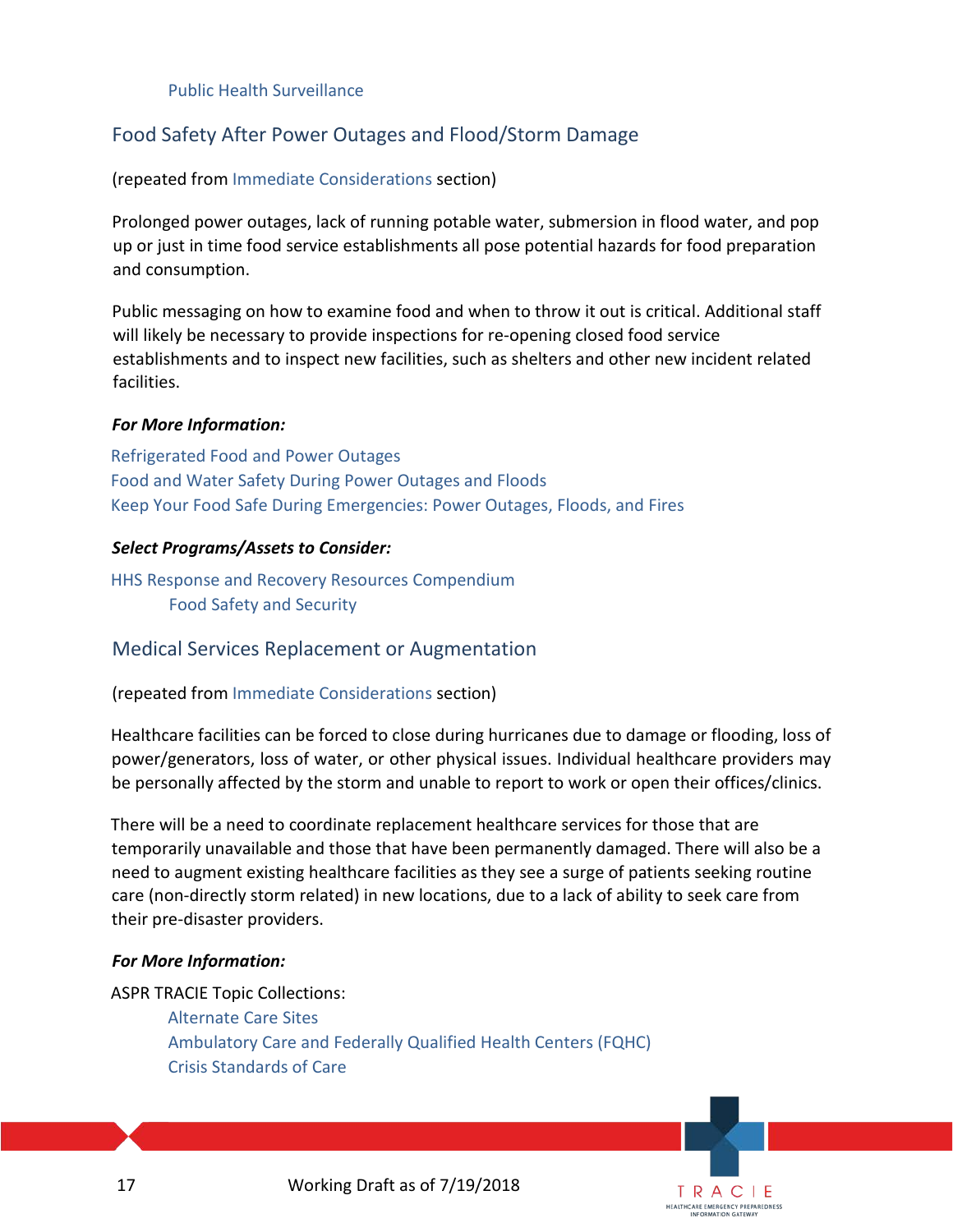[Hospital Surge and Immediate Bed Availability](https://asprtracie.hhs.gov/technical-resources/58/hospital-surge-capacity-and-immediate-bed-availability/56) [Mental/Behavioral Health](https://asprtracie.hhs.gov/technical-resources/68/mental-behavioral-health-non-responders/60) [Pre-Hospital](https://asprtracie.hhs.gov/technical-resources/54/pre-hospital-emncy-medical-services-ems-rescue-first-responder-mass-gathering/47) [Virtual Medical Care](https://asprtracie.hhs.gov/technical-resources/55/virtual-medical-care-telemedicine-nurse-triage-lines/47)

#### *Select Programs/Assets to Consider:*

[HHS Response and Recovery Resources Compendium](https://www.phe.gov/emergency/hhscapabilities/Pages/default.aspx) [Hospital Care](https://www.phe.gov/emergency/hhscapabilities/Pages/Hospital%20care.aspx) [Mass Care](https://www.phe.gov/emergency/hhscapabilities/Pages/Outpatient%20services.aspx) [Medical Care Personnel](https://www.phe.gov/emergency/hhscapabilities/Pages/Medical%20care%20personnel.aspx) [Medical Equipment and](https://www.phe.gov/emergency/hhscapabilities/Pages/Medical%20equipment%20and%20supplies.aspx) Supplie[s](https://www.phe.gov/emergency/hhscapabilities/Pages/Medical%20equipment%20and%20supplies.aspx) [Outpatient Services](https://www.phe.gov/emergency/hhscapabilities/Pages/Outpatient%20services.aspx) State Medical Response Teams (Inter- or Intrastate)

<span id="page-17-0"></span>Emergency Management Assistance Compact

# Mold and Other Re-habitation Health Concerns

After a flood, mold can present a significant health concern for residents/business owners, emergency responders/managers, and public health officials. Mold and mildew [can start](https://www.fema.gov/news-release/2012/09/07/tips-prevent-post-flooding-mold-home-clean-it-dry-it-or-discard-it)  [growing within 24 hours.](https://www.fema.gov/news-release/2012/09/07/tips-prevent-post-flooding-mold-home-clean-it-dry-it-or-discard-it) The most effective way to support an affected community is to provide them with educational materials on how to manage mold in their homes and businesses.

## *For More Information:*

[ASPR TRACIE After the Flood: Mold-Specific Resources](https://asprtracie.s3.amazonaws.com/documents/after-the-flood-mold-specific-resources.pdf) [Dealing with Mold and Mildew in Your Flood Damaged Home](https://www.fema.gov/pdf/rebuild/recover/fema_mold_brochure_english.pdf) [FEMA: Tips to Prevent Post-Flooding Mold at Home: Clean It, Dry It, or Discard It](https://www.fema.gov/news-release/2012/09/07/tips-prevent-post-flooding-mold-home-clean-it-dry-it-or-discard-it) [Flood Waters or Standing Waters: Health Risks](https://www.cdc.gov/healthywater/emergency/extreme-weather/floods-standingwater.html) [Floods and Mold Growth](https://www.epa.gov/mold/floods-and-mold-growth) [Government Industrial Hygienist Role in Contractor Mold Remediation](http://www.med.navy.mil/sites/nmcphc/Documents/industrial-hygiene/1000-1025_March14_Gov_IH_Role_Mold_Remediation.pdf) [Mold](https://www.niehs.nih.gov/health/topics/agents/mold/index.cfm) [Mold: Cleanup and Remediation](https://www.cdc.gov/mold/cleanup.htm) Prevention of Toxic Molds in Army Facilities Using Surface-Applied Biocides

## *Select Programs/Assets to Consider:*

<span id="page-17-1"></span>[HHS Response and Recovery Resources Compendium](https://www.phe.gov/emergency/hhscapabilities/Pages/default.aspx) [Potable Water/Wastewater/Environmental Health](https://www.phe.gov/emergency/hhscapabilities/Pages/Potable%20waterWastewater%20Environmental%20Health.aspx) [Public Health Surveillance](https://www.phe.gov/emergency/hhscapabilities/Pages/Public%20health%20surveillance.aspx)

18 Working Draft as of 7/19/2018

TRACIE **HEALTHCARE EMERGENCY PREPAREDNESS** INFORMATION GATEWAY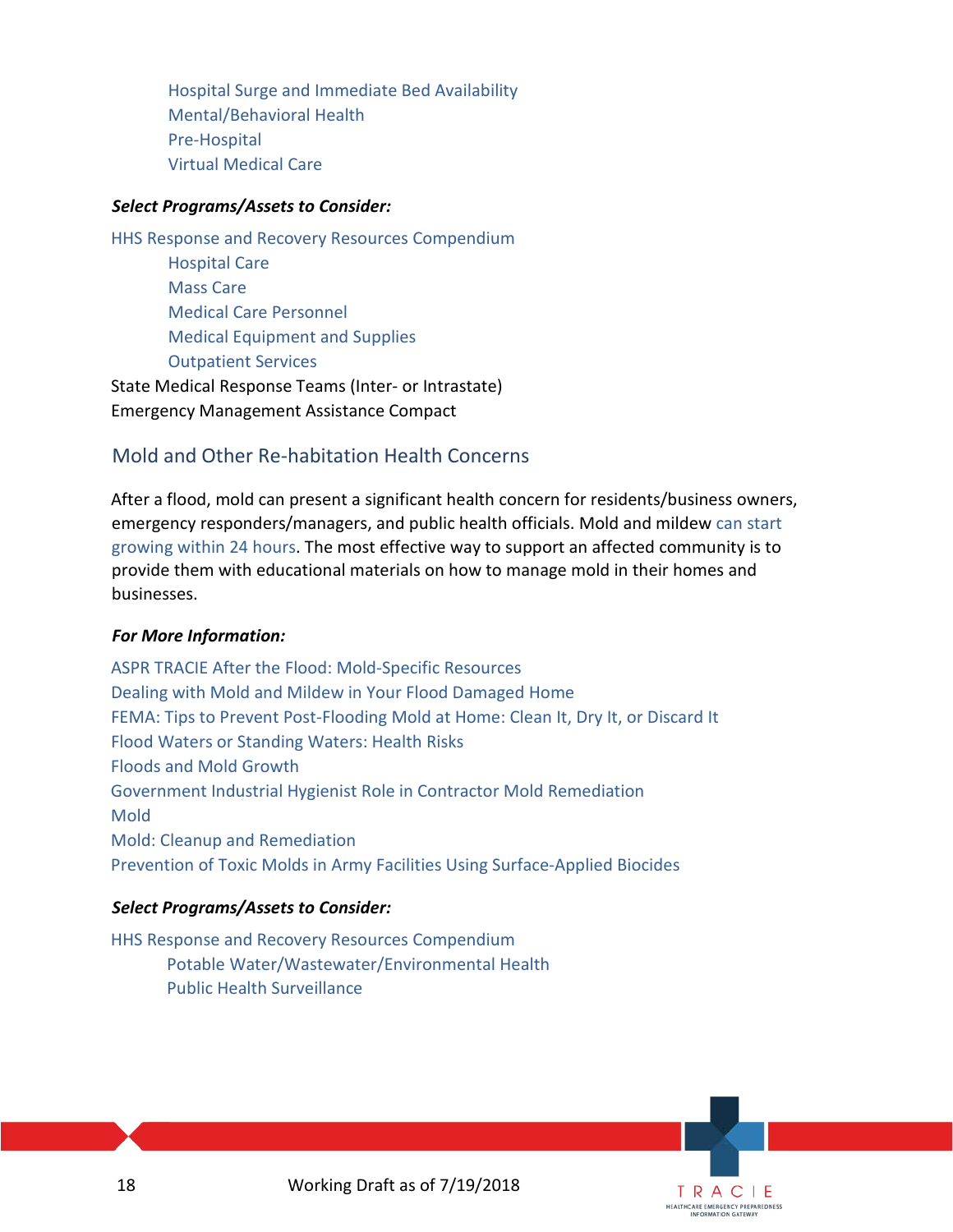# Mosquito Abatement and Other Environmental Health Impacts

Flooding leads to large swaths of standing water and damp earth, presenting ideal breeding grounds for many types of mosquitoes. An increase in standing water could cause an increase in mosquitoes in the affected area.

Note the following language provided by CDC regarding [Hurricane Harvey and mosquito-borne](https://www.cdc.gov/zika/vector/mosquitoes-and-hurricanes.html)  [viruses:](https://www.cdc.gov/zika/vector/mosquitoes-and-hurricanes.html) 

"Prior to Hurricane Harvey, no local spread of [Zika,](https://www.cdc.gov/zika/) [dengue,](https://www.cdc.gov/dengue/) or other viruses spread by Aedes aegypti or Ae. albopictus mosquitoes had been reported in Houston or the areas affected by flooding. Although the flooding caused by Hurricane Harvey is severe and an increase in mosquito populations is expected in the coming weeks, CDC does not expect to see cases of Zika appear in the area because of flooding.

[West](https://www.cdc.gov/westnile/index.html) [Nile virus](https://www.cdc.gov/westnile/index.html) is primarily spread by Culex mosquitoes. Cases of West Nile virus have been reported in Texas this summer. CDC does anticipate additional cases of West Nile virus to be reported throughout the summer, but not as a result of flooding from Hurricane Harvey."

Post-storm outdoor air and water pollution are additional potential concerns. Environmental health assessments, inspections of hazardous materials sites, and monitoring of air quality will likely be required to assess the environmental impacts. Responders must be made aware of additional hazards that might be present in the community. Water can be contaminated by leaking diesel fuel from submerged vehicles, sewage, and impacted chemical storage facilities.

#### *For More Information:*

Mosquitoes [and Hurricanes](https://www.cdc.gov/zika/vector/mosquitoes-and-hurricanes.html) [ASPR TRACIE Zika: Resources at Your Fingertips](https://asprtracie.s3.amazonaws.com/documents/aspr-tracie-zika-virus-disease-resources-at-your-fingertips.pdf)

## *Select Programs/Assets to Consider:*

[HHS Response and Recovery Resources](https://www.phe.gov/emergency/hhscapabilities/Pages/default.aspx) [Compendium](https://www.phe.gov/emergency/hhscapabilities/Pages/default.aspx) [Public Health Surveillance](https://www.phe.gov/emergency/hhscapabilities/Pages/Public%20health%20surveillance.aspx) [Vector Control](https://www.phe.gov/emergency/hhscapabilities/Pages/Vector%20control.aspx)

# <span id="page-18-0"></span>Staff Fatigue and Replenishment

## (repeated from [Immediate Considerations](#page-11-0) section)

In the first few days of a response, staff are focused on rescue and response operations and often can't rest and remove themselves from operations or won't. After a few days of non-stop operations, they begin to tire and can display signs of stress.

> TRACIE **HEALTHCARE EMERGENCY PREPAREDNESS**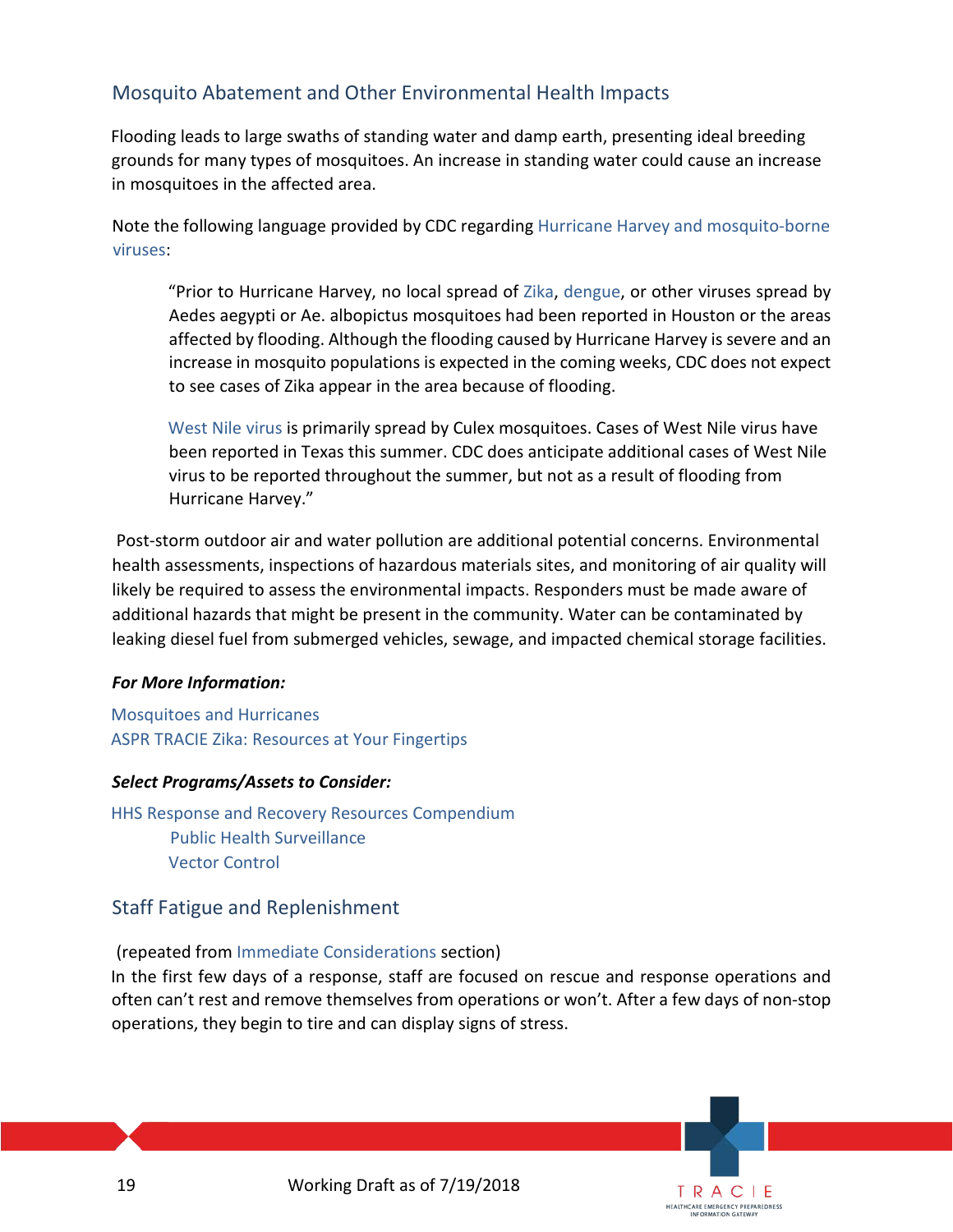#### *For More Information:*

[ASPR TRACIE Responder Safety and Health Topic Collection](https://asprtracie.hhs.gov/technical-resources/72/responder-safety-and-health/60) [ASPR TRACIE Disaster Behavioral Health: Resources at Your Fingertips](https://asprtracie.s3.amazonaws.com/documents/aspr-tracie-dbh-resources-at-your-fingertips.pdf) [ASPR TRACIE Tips for Retaining and Caring for Staff after a Disaster](https://asprtracie.s3.amazonaws.com/documents/tips-for-retaining-and-caring-for-staff-after-disaster.pdf) 

#### *Select Programs/Assets to Consider:*

[HHS Response and Recovery Resources Compendium](https://www.phe.gov/emergency/hhscapabilities/Pages/default.aspx) [Medical Care Personnel](https://www.phe.gov/emergency/hhscapabilities/Pages/Medical%20care%20personnel.aspx) [Mental Health and Substance Abuse](https://www.phe.gov/emergency/hhscapabilities/Pages/Mental%20health%20and%20substance%20abuse%20care.aspx) [Worker Health and Safety](https://www.phe.gov/emergency/hhscapabilities/Pages/Worker%20health%20and%20safety.aspx)

# <span id="page-19-0"></span>**Long-Term Considerations and Recovery**

# <span id="page-19-1"></span>Change to the Baseline Level of Health

If regular and consistent access to healthcare is impeded due to the impact of a hurricane, the overall health of a community can decline. If the healthier members of the community choose to relocate, leaving behind those with pre-existing conditions and a lack of resources, the baseline health of the community can be affected but with disproportionate effects on those with chronic conditions and those with access and functional needs. During recovery, efforts to assure continuity of services for these populations is critical to health maintenance.

## *For More Information:*

ASPR TRACIE Topic Collections: [Access and Functional Needs](https://asprtracie.hhs.gov/technical-resources/62/access-and-functional-needs-at-risk-populations-vulnerable-populations-cmist/60) [Ambulatory Care and Federally Qualified Health Centers](https://asprtracie.hhs.gov/technical-resources/49/ambulatory-care-and-federally-qualified-health-centers-fqhc/47) [Recovery Planning](https://asprtracie.hhs.gov/technical-resources/18/recovery-planning/16) [ASPR TRACIE Healthcare System Recovery](https://asprtracie.s3.amazonaws.com/documents/aspr-tracie-ta-healthcare-facility-recovery-timeline-white-paper.pdf) Timeline White Paper

## *Select Programs/Assets to Consider:*

[HHS Response and Recovery Resources Compendium](https://www.phe.gov/emergency/hhscapabilities/Pages/default.aspx) [Disaster](https://www.phe.gov/emergency/hhscapabilities/Pages/Disaster%20Recovery%20Assistance.aspx)  [Recovery Assistance](https://www.phe.gov/emergency/hhscapabilities/Pages/Disaster%20Recovery%20Assistance.aspx)

## <span id="page-19-2"></span>Loss of Facilities

Many of the healthcare facility closures or disruptions during and immediate following the storm impact are temporary and normal operations can resume relatively quickly, but there will be facilities that will not be able to quickly or easily re-open. Those with significant flooding or structural damage may need major repairs or rebuilding to be operational again. Emergency planners must consider how to support these individual facilities in

The New Orleans metropolitan area ha[d 4083 hospital beds](https://www.healthaffairs.org/doi/full/10.1377/hlthaff.25.w393)  [prior to Hurricane Katrina](https://www.healthaffairs.org/doi/full/10.1377/hlthaff.25.w393) – one year later only 1971 beds were available. There were 51 nursing homes prior to the storm – one year later only 29 were still operational.

TRACIE **HEALTHCARE EMERGENCY PREPAREDNESS** INFORMATION GATEWAY

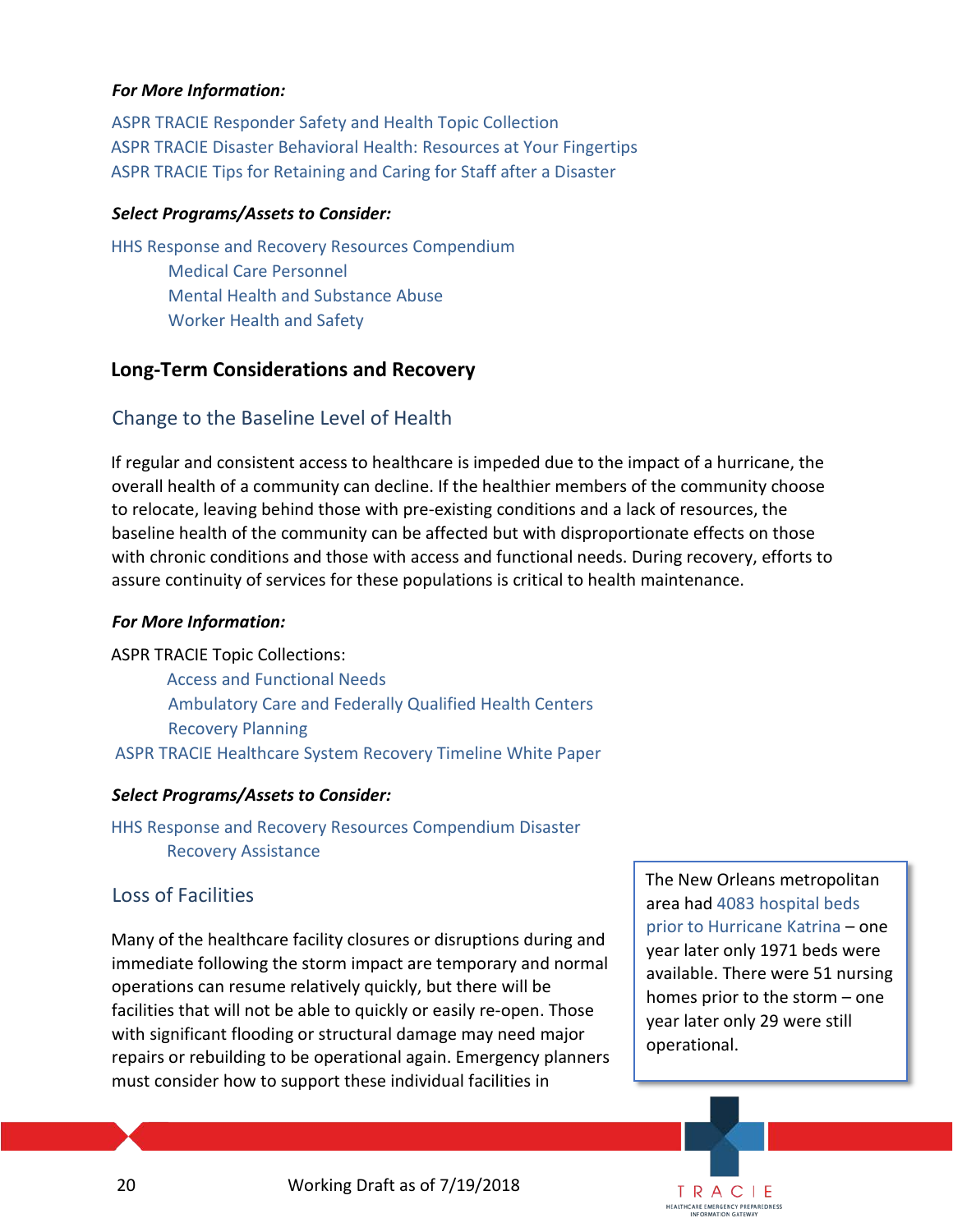recovery and also plan to address the impact their loss will have on the overall delivery of healthcare to the community. This impact involves all healthcare facilities, not just hospitals and nursing homes, but clinics, labs, outpatient offices, and individual physician practices. System and facility re-design offers opportunities to enhance service provision and protect critical infrastructure against future threats.

#### *For More Information:*

ASPR TRACIE Topic Collections:

 [Alternate Care Sites](https://asprtracie.hhs.gov/technical-resources/48/alternate-care-sites-including-shelter-medical-care/47) [Ambulatory Care and Federally Qualified Health Centers \(FQHC\)](https://asprtracie.hhs.gov/technical-resources/49/ambulatory-care-and-federally-qualified-health-centers-fqhc/47) [Continuity of Operations \(COOP\)/Failure Plan](https://asprtracie.hhs.gov/technical-resources/17/continuity-of-operations-coop-failure-plan/16) [Crisis Standards of Care](https://asprtracie.hhs.gov/technical-resources/63/crisis-standards-of-care/60) [Hospital Surge and Immediate Bed Availability](https://asprtracie.hhs.gov/technical-resources/58/hospital-surge-capacity-and-immediate-bed-availability/56) [Mental/Behavioral Health](https://asprtracie.hhs.gov/technical-resources/68/mental-behavioral-health-non-responders/60) [Pre-Hospital](https://asprtracie.hhs.gov/technical-resources/54/pre-hospital-emncy-medical-services-ems-rescue-first-responder-mass-gathering/47) [Recovery Planning](https://asprtracie.hhs.gov/technical-resources/18/recovery-planning/16) [Virtual Medical Care](https://asprtracie.hhs.gov/technical-resources/55/virtual-medical-care-telemedicine-nurse-triage-lines/47) [ASPR TRACIE Healthcare System Recovery Timeline White Paper](https://asprtracie.s3.amazonaws.com/documents/aspr-tracie-ta-healthcare-facility-recovery-timeline-white-paper.pdf)

[Design Guide for Improving Hospital Safety in Earthquakes, Floods, and High Winds: Providing](https://www.fema.gov/media-library/assets/documents/10672)  [Protection to People and Buildings](https://www.fema.gov/media-library/assets/documents/10672)

#### *Select Programs/Assets to Consider:*

[HHS Response and Recovery Resources Compendium](https://www.phe.gov/emergency/hhscapabilities/Pages/default.aspx) [Disaster Recovery Assistance](https://www.phe.gov/emergency/hhscapabilities/Pages/Disaster%20Recovery%20Assistance.aspx) [Hospital Care](https://www.phe.gov/emergency/hhscapabilities/Pages/Hospital%20care.aspx) [Mass Care](https://www.phe.gov/emergency/hhscapabilities/Pages/Outpatient%20services.aspx) [Medical Care Personnel](https://www.phe.gov/emergency/hhscapabilities/Pages/Medical%20care%20personnel.aspx) [Medical Equipment and](https://www.phe.gov/emergency/hhscapabilities/Pages/Medical%20equipment%20and%20supplies.aspx) Supplie[s](https://www.phe.gov/emergency/hhscapabilities/Pages/Medical%20equipment%20and%20supplies.aspx) [Outpatient Services](https://www.phe.gov/emergency/hhscapabilities/Pages/Outpatient%20services.aspx)

State Medical Response Teams (Inter- or Intrastate) Emergency Management Assistance Compact

# <span id="page-20-0"></span>Loss of Healthcare Coverage

In past major hurricanes, businesses were unable to reopen after the disaster, leading to job loss. Many workers who lose their jobs also lose their healthcare coverage and may not be able to afford private or subsidized healthcare. This decrease in healthcare coverage could lead to an increase in uncompensated care and enrollment in Medicaid programs.

> TRACIE **HEALTHCARE EMERGENCY PREPAREDNESS** INFORMATION GATEWAY

#### *Select Programs/Assets to Consider:*

[HHS Response and Recovery Resources Compendium](https://www.phe.gov/emergency/hhscapabilities/Pages/default.aspx) [Disaster](https://www.phe.gov/emergency/hhscapabilities/Pages/Disaster%20Recovery%20Assistance.aspx)  [Recovery Assistance](https://www.phe.gov/emergency/hhscapabilities/Pages/Disaster%20Recovery%20Assistance.aspx)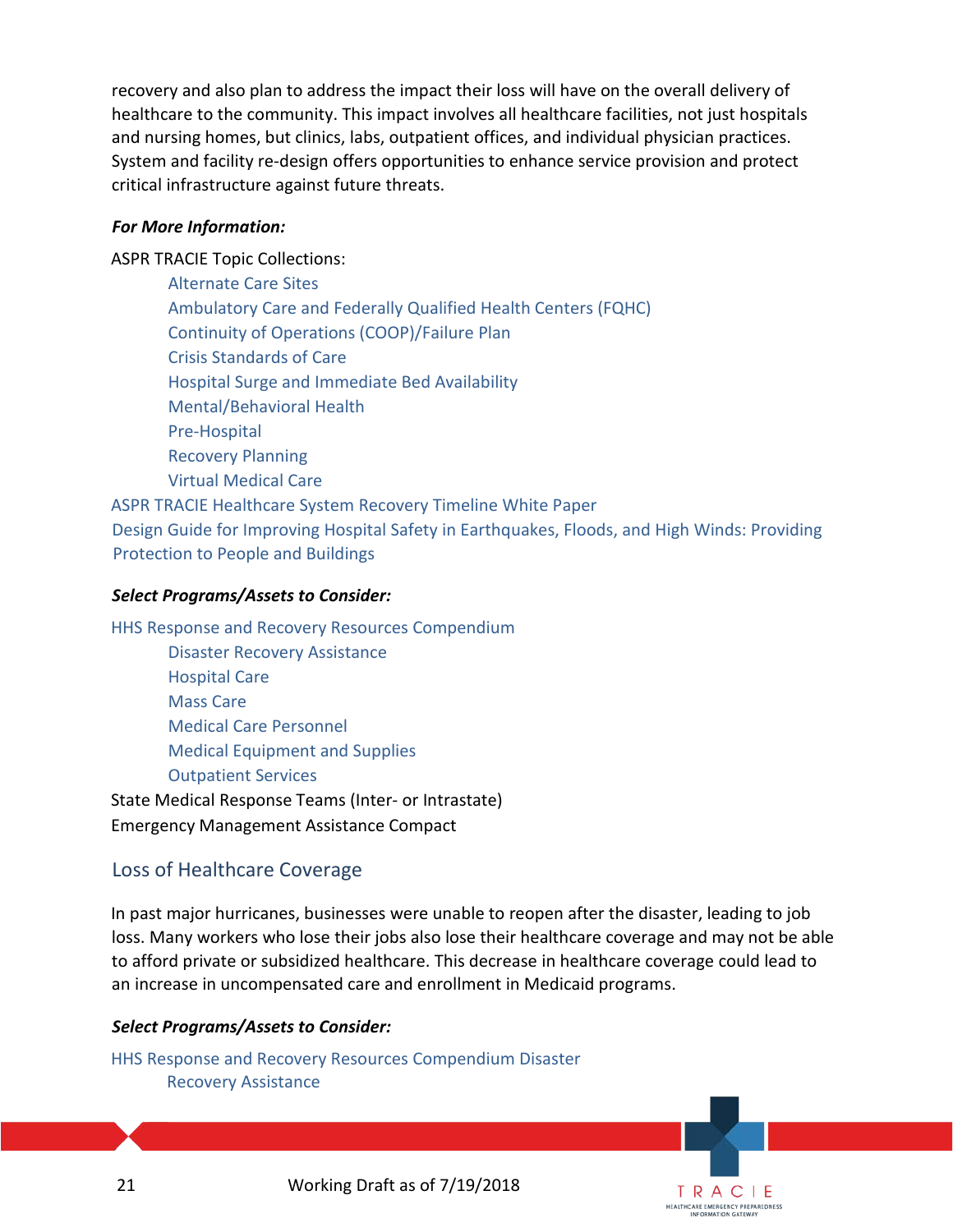# Loss of Providers

In addition to the loss of healthcare facilities, the impacted area may experience a loss of individual healthcare providers. Those providers may have relocated due to their own personal loss during the storm or may have relocated because there was no available work in the short-term recovery phase due to facility damage or lower patient volumes. Providers who have relocated, found a new job, and resettled may be reluctant to return to the disaster impacted area once their previous facility is operational again.

There were 4500 doctors serving three of the parishes surrounding New Orleans prior to Hurricane Katrina's impact. [One year later only 1200 had](https://www.healthaffairs.org/doi/full/10.1377/hlthaff.25.w393)  [returned to practice.](https://www.healthaffairs.org/doi/full/10.1377/hlthaff.25.w393)

#### *For More Information:*

[ASPR TRACIE Healthcare System Recovery Timeline White Paper](https://asprtracie.s3.amazonaws.com/documents/aspr-tracie-ta-healthcare-facility-recovery-timeline-white-paper.pdf)

#### *Select Programs/Assets to Consider:*

[HHS Response and Recovery Resources Compendium](https://www.phe.gov/emergency/hhscapabilities/Pages/default.aspx) [Disaster Recovery Assistance](https://www.phe.gov/emergency/hhscapabilities/Pages/Disaster%20Recovery%20Assistance.aspx) [Hospital Care](https://www.phe.gov/emergency/hhscapabilities/Pages/Hospital%20care.aspx) [Mass Care](https://www.phe.gov/emergency/hhscapabilities/Pages/Outpatient%20services.aspx) [Medical Care Personnel](https://www.phe.gov/emergency/hhscapabilities/Pages/Medical%20care%20personnel.aspx) [Medical Equipment and Supplies](https://www.phe.gov/emergency/hhscapabilities/Pages/Medical%20equipment%20and%20supplies.aspx) [Outpatient Services](https://www.phe.gov/emergency/hhscapabilities/Pages/Outpatient%20services.aspx)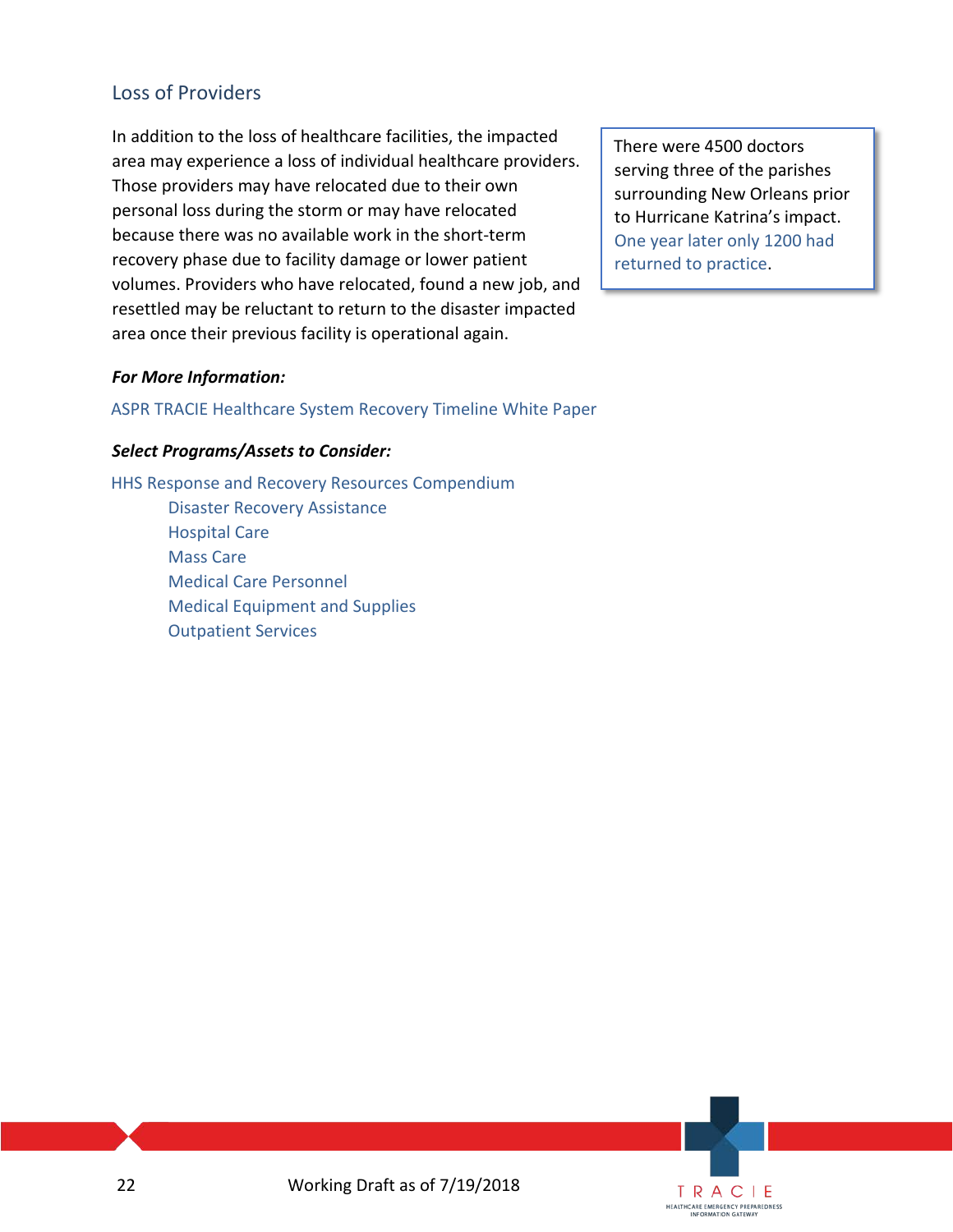# **Appendix A: Additional and Cited Resources**

[Select ASPR TRACIE](https://asprtracie.hhs.gov/tracie-resources) [Resources:](https://asprtracie.hhs.gov/tracie-resources)

[After the Flood: Mold-Specific Resources](https://asprtracie.s3.amazonaws.com/documents/after-the-flood-mold-specific-resources.pdf) [Drug Shortages and Disasters](https://asprtracie.hhs.gov/documents/tracie-drug-shortages-factsheet.pdf) [Durable Medical Equipment in Disasters](https://asprtracie.s3.amazonaws.com/documents/aspr-tracie-durable-medical-equipment-in-disasters.pdf) [Emergency Prescription Assistance Program \(EPAP\): Hurricane Gustav Data Fact Sheet](https://asprtracie.s3.amazonaws.com/documents/epap-hurricane-gustav-factsheet.pdf) [Emergency Prescription Assistance Program \(EPAP\): Hurricane Ike Data Fact Sheet](https://asprtracie.s3.amazonaws.com/documents/epap-hurricane-ike-factsheet.pdf) [Emergency Prescription Assistance Program \(EPAP\) Louisiana Floods Data Fact Sheet](https://asprtracie.s3.amazonaws.com/documents/epap-louisiana-floods-factsheet.pdf) [Emergency Prescription Assistance Program \(EPAP\): Overview Fact Sheet](https://asprtracie.s3.amazonaws.com/documents/emergency-prescription-assistance-program-factsheet.pdf) [Emergency Prescription Assistance Program \(EPAP\): Superstorm Sandy Data Fact Sheet](https://asprtracie.s3.amazonaws.com/documents/epap-superstorm-sandy-factsheet.pdf) [Federal Patient Movement: NDMS Definitive Care Program Fact Sheet](https://asprtracie.s3.amazonaws.com/documents/aspr-tracie-federal-patient-movement-definitive-care.pdf) [Federal Patient Movement: Overview Fact Sheet](https://asprtracie.s3.amazonaws.com/documents/aspr-tracie-federal-patient-movement-overview-factsheet.pdf) [HIPAA and Disasters: What Emergency Professionals Need to Know](https://asprtracie.s3.amazonaws.com/documents/aspr-tracie-hipaa-emergency-fact-sheet.pdf) [Tips for Retaining and Caring for Staff after a Disaster](https://asprtracie.s3.amazonaws.com/documents/tips-for-retaining-and-caring-for-staff-after-disaster.pdf) [Topic Collections](https://asprtracie.hhs.gov/technical-resources/topic-collection)

Government Accountability Office. (2006). [Status of the Health Care System in New Orleans and](http://www.gao.gov/products/GAO-06-576R)  [Difficult Decisions Related to Efforts to Rebuild it Approximately](http://www.gao.gov/products/GAO-06-576R) [6 Months After Hurricane](http://www.gao.gov/products/GAO-06-576R)  [Katrina.](http://www.gao.gov/products/GAO-06-576R) 

Kaiser Family Foundation. (n.d.). [Addressing the Health Care Impact of Hurricane Katrina.](https://kaiserfamilyfoundation.files.wordpress.com/2013/01/7387-2.pdf) (Accessed 9/7/2017.[\)](https://kaiserfamilyfoundation.files.wordpress.com/2013/01/7387-2.pdf)

Kaiser Family Foundation. (2007). [Health Care in New Orleans Before and After Hurricane](https://kaiserfamilyfoundation.files.wordpress.com/2013/01/7624.pdf)  [Katrina.](https://kaiserfamilyfoundation.files.wordpress.com/2013/01/7624.pdf) 

Manuel, J. (2013). [The Long Road to Recovery: Environmental Health Impacts of Hurricane](https://ehp.niehs.nih.gov/121-a152/)  [Sandy.](https://ehp.niehs.nih.gov/121-a152/) Environmental Health Perspectives.

Rudowitz, R. (2007). [Health Care in New Orleans Before and After Hurricane Katrina.](http://content.healthaffairs.org/content/25/5/w393.full) Health Affairs.

Scott, D. (2017). [What Katrina Can Teach Us About Health Care after Hurricane Harvey.](https://www.vox.com/health-care/2017/8/28/16216912/voxcare-katrina-lessons-health-care-after-hurricane-harvey) Vox.

Saulnier, D. (2017). [No Calm After the Storm: A Systematic Review of Human Health Following](https://www.cambridge.org/core/journals/prehospital-and-disaster-medicine/article/no-calm-after-the-storm-a-systematic-review-of-human-health-following-flood-and-storm-disasters/B1548783DC8CD5209C862A8CBCC068F3/core-reader)  [Flood and Storm Disasters.](https://www.cambridge.org/core/journals/prehospital-and-disaster-medicine/article/no-calm-after-the-storm-a-systematic-review-of-human-health-following-flood-and-storm-disasters/B1548783DC8CD5209C862A8CBCC068F3/core-reader) Prehospital and Disaster Medicine.

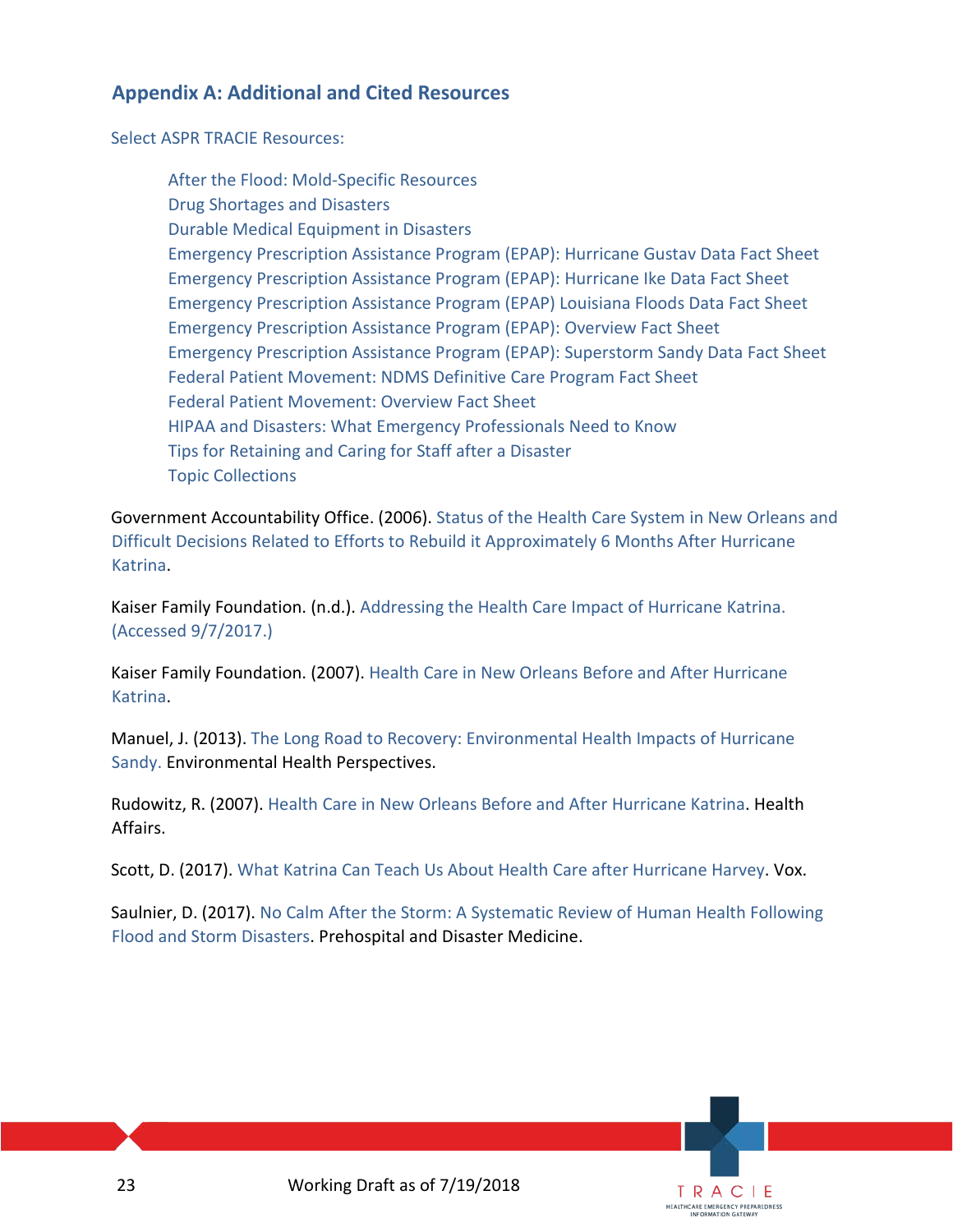# <span id="page-23-0"></span>**Post-Storm Hospital Assessment Tool Resources**

American College of Emergency Physicians. (n.d.). [Hospital Disaster Preparedness Self-](https://www.calhospitalprepare.org/sites/main/files/file-attachments/hospital_disaster_preparedness_self-assessment_tool.doc)[Assessment Tool.](https://www.calhospitalprepare.org/sites/main/files/file-attachments/hospital_disaster_preparedness_self-assessment_tool.doc)

Though not an assessment for post-disasters specifically, this tool may provide some helpful information on categories that should be considered in a post-disaster assessment (particularly sections 3-7). This assessment was developed to assist hospitals in revising and updating existing disaster plans or in the development of new plans.

California Emergency Medical Services Authority. (n.d.). [Hospital Incident Command System](http://www.emsa.ca.gov/Media/default/HICS/Forms/HICS%20251-Facility%20System%20Status%20Report_4.docx)  251- [Facility Systems Status Report.](http://www.emsa.ca.gov/Media/default/HICS/Forms/HICS%20251-Facility%20System%20Status%20Report_4.docx)

This HICS form is to be used to determine the status (functional, partially functional, nonfunctional) of a healthcare facility after an emergency event.

Centers for Disease Control and Prevention. (n.d.). [Checklist for Infection Control Concerns](https://www.cdc.gov/disasters/reopen_healthfacilities_checklist.html)  [when Reopening Healthcare Facilities Closed Due to Extensive Water and](https://www.cdc.gov/disasters/reopen_healthfacilities_checklist.html) Wind Damage.

This checklist provides guidance for completing building and life safety inspections prior to restoration work, and guidance for infection control review of facilities to be done before the hospital can reopen. Attachment A includes a site specific checklist for selected areas of the facility (e.g., laboratory, pharmacy, etc.).

Harvard School of Public Health, Emergency Preparedness and Response Exercise Program. (2014). [Essential Functions and Considerations for Hospital Recovery Version 2.](https://cdn1.sph.harvard.edu/wp-content/uploads/sites/1608/2014/09/HSPH-Emergency-Preparedness-Response-Exercise-Program_Hospital-Recovery.pdf) Federal Emergency Management Agency.

This document helps hospitals prepare to manage recovery from all types of events. Recovery planning benchmarks are included starting on page 34 to help hospitals independently assess their recovery capabilities. The benchmarks are drawn from a variety of sources including the ASPR Healthcare Preparedness and Response Capabilities, Joint Commission Hospital Accreditation Standards, the NDRF, and lessons learned from both recovery-focused exercises and real-world disasters. The document also includes questions to consider during recovery planning starting on page 38.

Pan American Health Organization, World Health Organization. (n.d.). [Hospital Administrator,](https://www.gfdrr.org/sites/default/files/HOSPITAL%20ADMINISTRATOR%2C%20Post%20Disaster%20Functional%20Checklist.pdf)  [Post Disaster Functional Checklist.](https://www.gfdrr.org/sites/default/files/HOSPITAL%20ADMINISTRATOR%2C%20Post%20Disaster%20Functional%20Checklist.pdf)

This checklist is meant to be used by a CEO or Hospital Administrator within 24 hours after the impact of a natural or man-made disaster. Its objective is to determine the immediate level of safety and functionality of the hospital. The facility is assessed in three segments: structural, non-structural, and functional capacity.

> TRACIE **HEALTHCARE EMERGENCY PREPAREDNESS**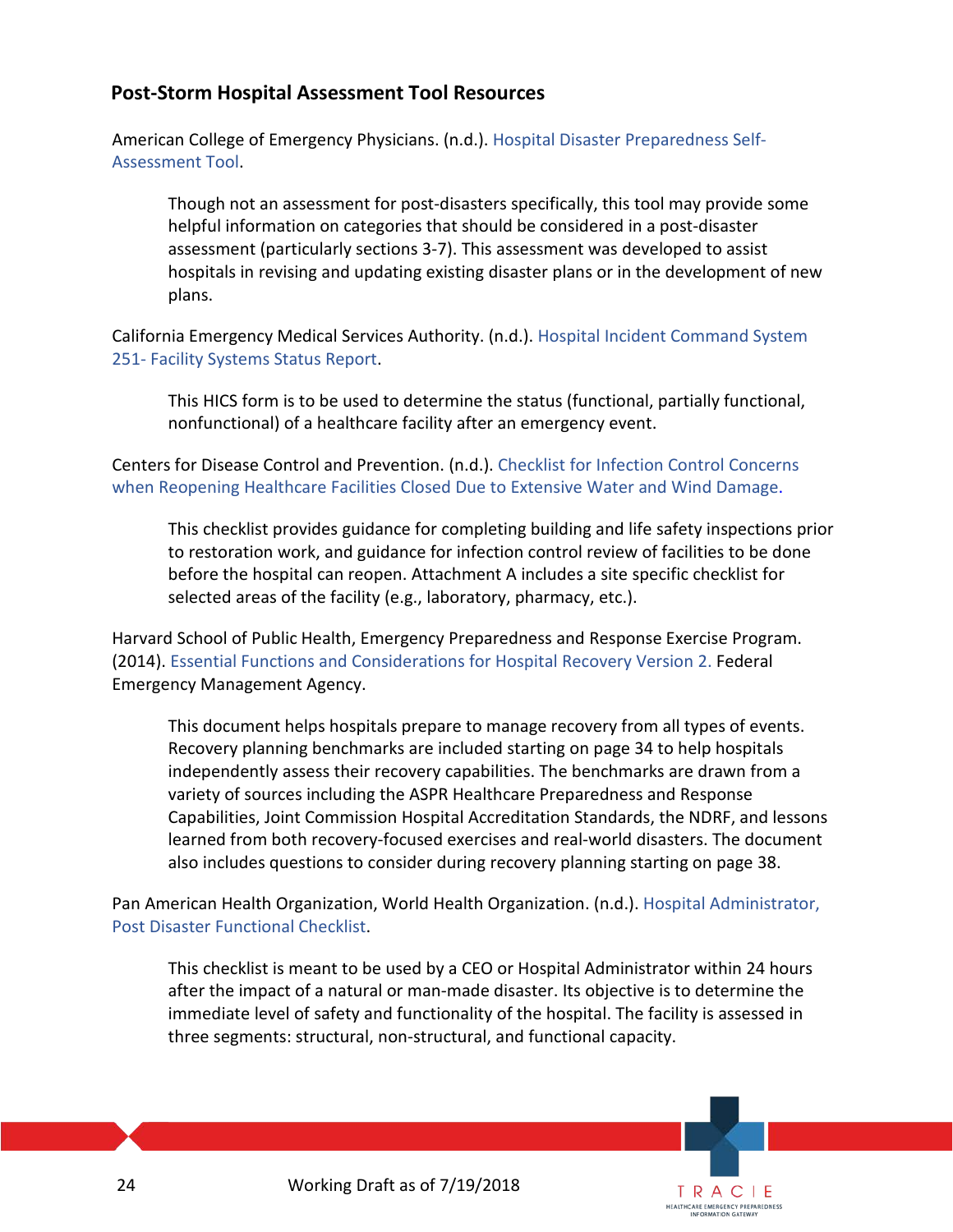Raske, K. (2006). [Greater New York Hospital Association Recovery Checklist for Hospitals After](http://gnyha.org/ResourceCenter/NewDownload/?id=13582&type=1)  [A Disaster. G](http://gnyha.org/ResourceCenter/NewDownload/?id=13582&type=1)reater New York Hospital Association.

Hospital staff can utilize this facility recovery checklist to check for potential issues in the facility after a disaster.

Rudowitz, R., Rowland, D., and Shartzer, A. (2006). [Health Care In New Orleans Before And](https://www.healthaffairs.org/doi/full/10.1377/hlthaff.25.w393)  [After Hurricane Katrina.](https://www.healthaffairs.org/doi/full/10.1377/hlthaff.25.w393) Health Affairs. 25(5).

This article highlights healthcare data in New Orleans before and after Hurricane Katrina to illustrate the effects of the storm on the medical field, the city, and the State of Louisiana.

South Carolina Department of Health and Environmental Control. (2016). [Post-Disaster Hospital](http://www.scdhec.gov/Health/Docs/POST-DISASTER_HOSPITAL_REOPENING_PROCEDURES.pdf)  [Reopening Procedures.](http://www.scdhec.gov/Health/Docs/POST-DISASTER_HOSPITAL_REOPENING_PROCEDURES.pdf)

This document provides a step-by-step guide for hospitals to follow prior to reopening. It includes five primary steps with action items under each.

Zane R, Biddinger P, Gerteis J, Hassol A. (2010). [Hospital assessment and recovery guide.](https://archive.ahrq.gov/prep/hosprecovery/hosprecovery.pdf) AHRQ Publication No. 10-0081.

This guide is designed to help organize the initial assessment of a hospital after an evacuation/closure due to an emergency event. The guide is divided into 11 sections, each with its own team and assessment assignment: Administration, Facilities, Security and Fire Safety, Information Technology and Communications, Biomedical Engineering, Medical, Ancillary Services, Materials Management, Building and Grounds Maintenance/ Environmental Services, and Support Services.